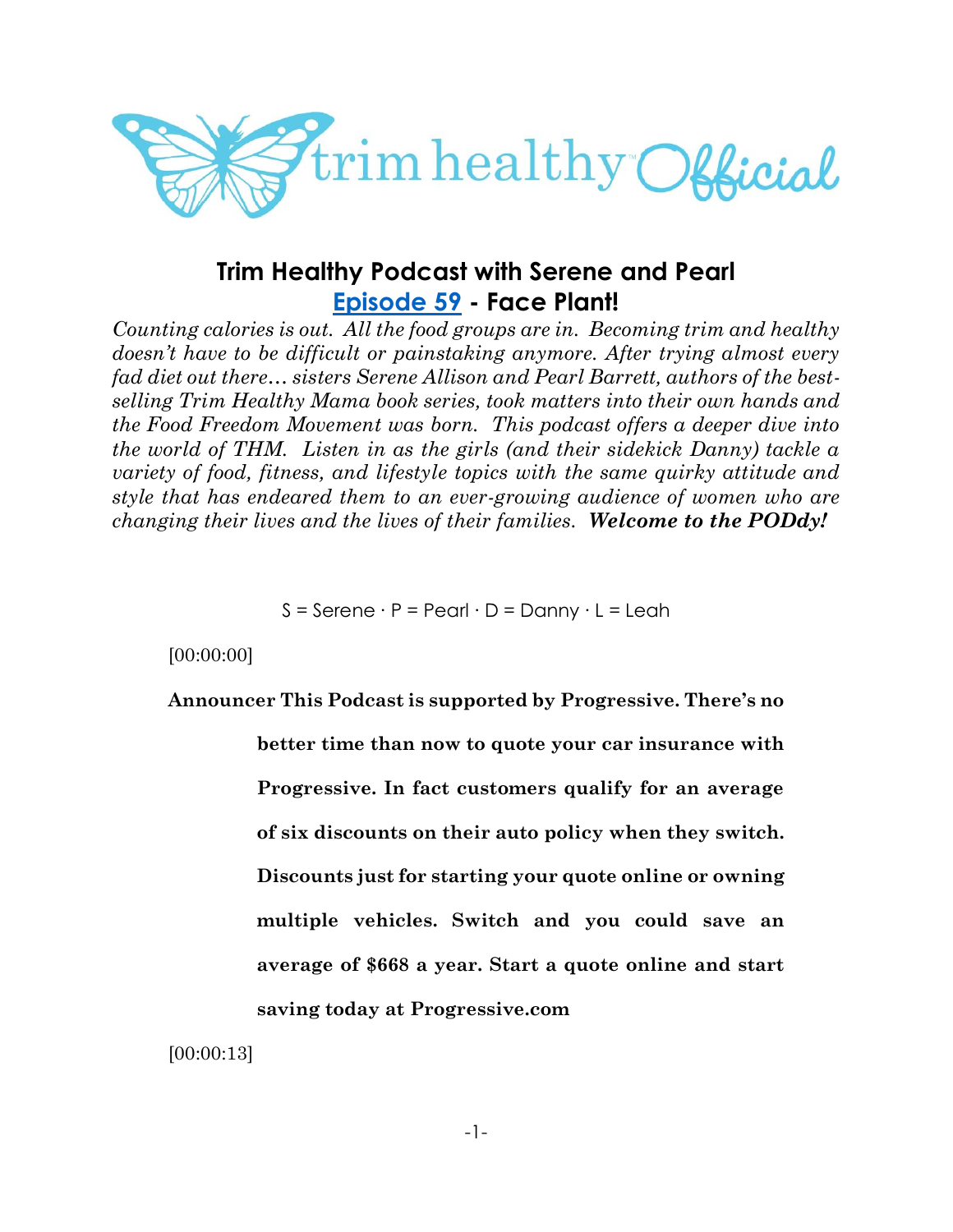- S This is the PODdy with Serene...
- P And Pearl
- S Get it right  $P O D D Y$ .
- D Women and men, boys and girls, welcome back to another fabulous Trim Healthy Podcast with Serene, Pearl and Little Danny.
- P Little Dan-Dan
- D And it's so great to have you all back with us, today is a super special day, Serene's out because her baby has the snifely sniffles.
- P Yes, she didn't want to bring Solace today. I don't blame her.
- D But with us is Little Miss Leah Thurber, put your online hands together for another fabulous podcast, Leah we're so glad you're with us.
- L Hey
- D You've been, we've known her for, what Pearl?
- P I'm must finishing my lunch, this is really good salad. I don't know.
- L Years
- D Years
- L 2007, I don't know the math of that, where does that, that's not...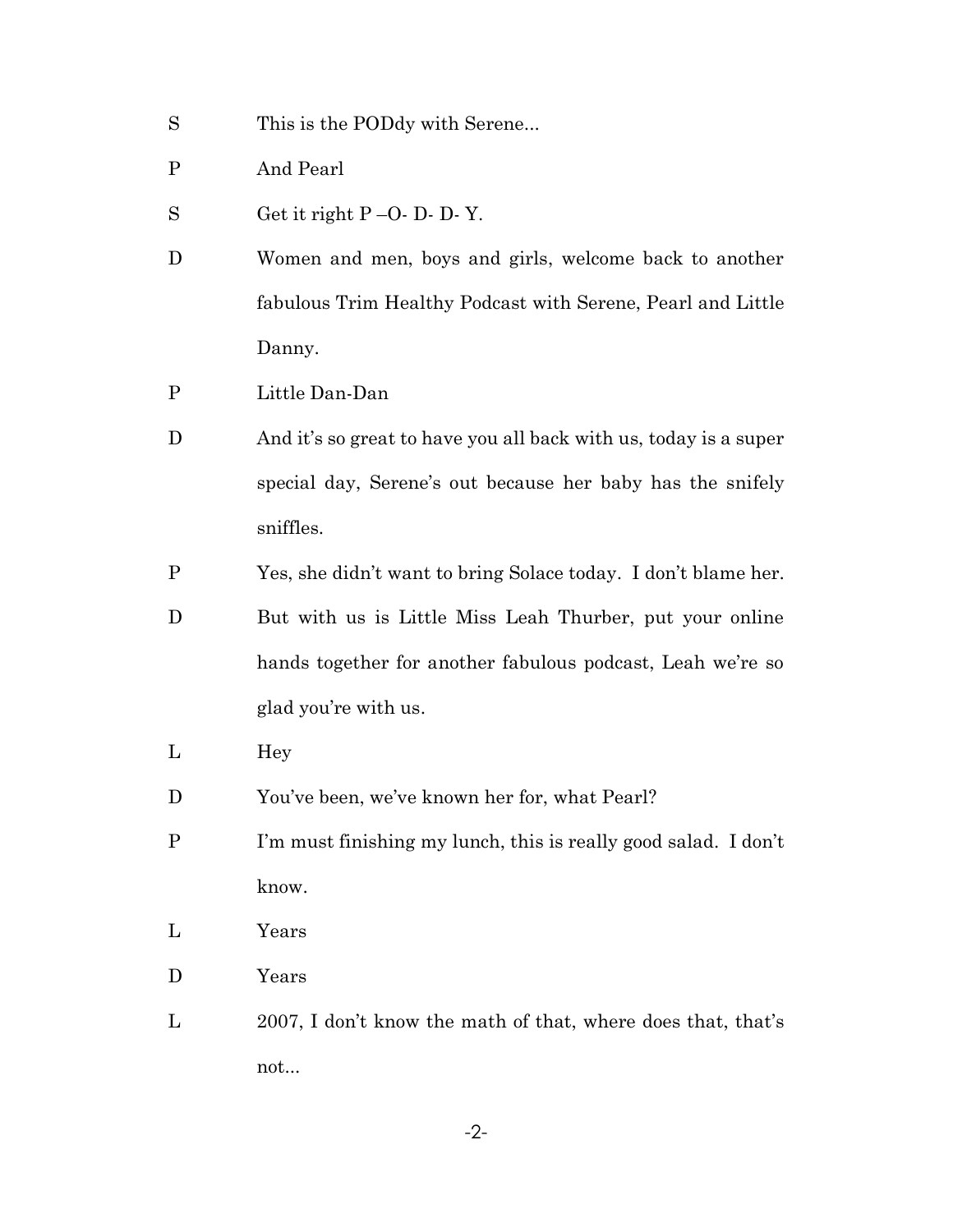- P And we're going to bring you such...
- D It's like 900 years.
- L Yes, pretty much.
- P Such a great story today. Leah's story is going to inspire you, because... Okay, we've had another Lea here, remember we had a mother and daughter couple, and that was fantastic, it was so inspirational, Leah had...
- D And what did she lose?
- P 110 pounds
- D 110
- P And it dropped quickly and her, her journey was one of, her life changed completely and then she maintained her weight and it was fantastic. Leah's story is totally different to that.
- L So different
- P There's lots of downs in her story, but that's why I wanted to bring it today. Because Leah's been, like, face smack in the mud so many times.
- L And I know so many of you have.
- P You've been where Leah is going to talk about and she's going to bring you out of it mate.
- D Yes., yes.
- P And so that's why this, I'm excited about today.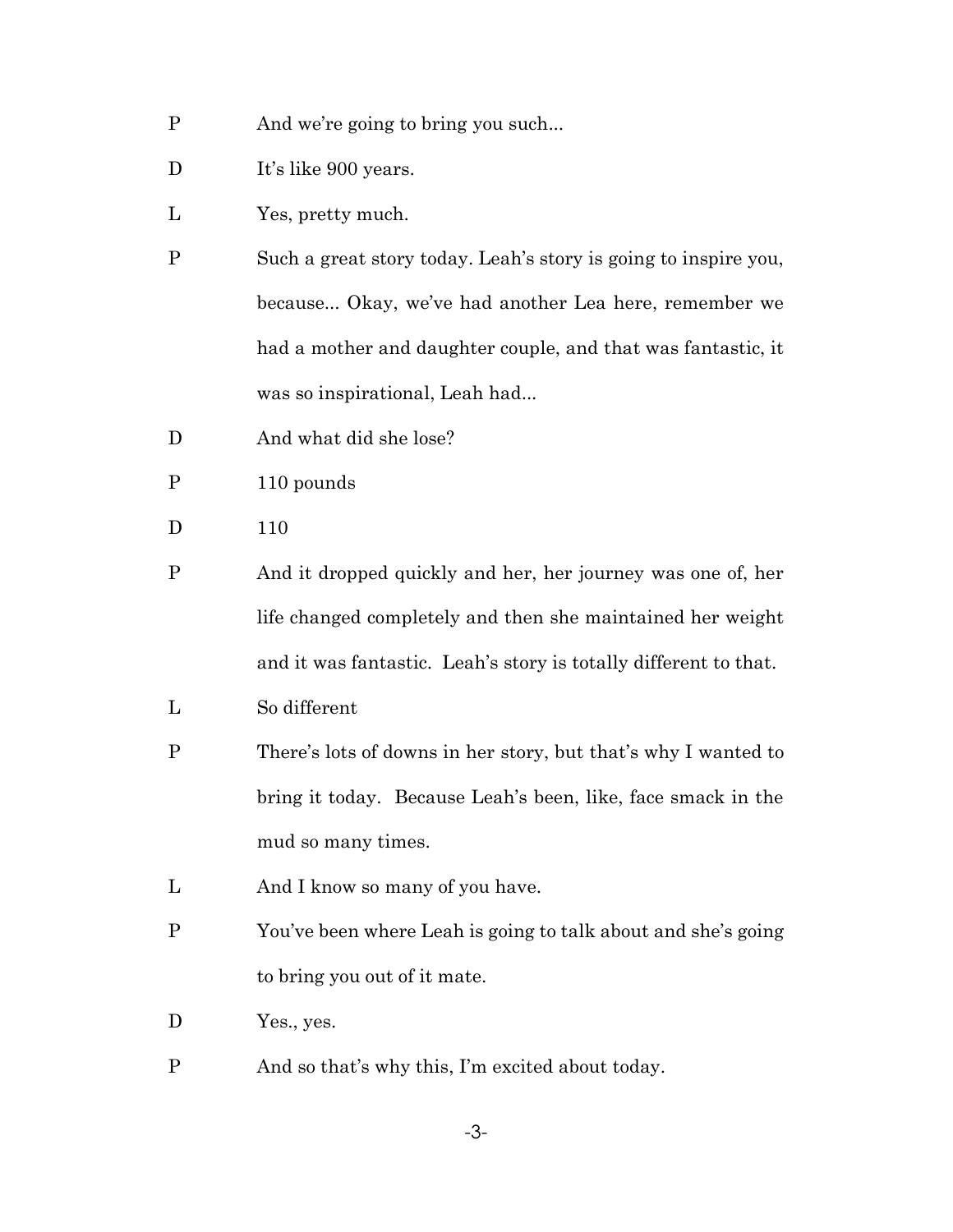- D That's funny, because I can identify with the face plant, because I will find myself self loathing in that McDonalds Drive Through, going how did I get here.
- L Yes exactly.

D And I go for through it and I move forward.

- [00:02:01]
- P So we're going to, we're going talk about that. And then, so Serene yesterday was saying, the last minute she's, like, Pearl, Solace has the sniffles and it's going to be raining all day, I don't want to bring her out, you know protective mom. And so I went, like, okay this is really last minute, who are we going to bring in, so Vange, we thought well Vange, you all want Vange back, but Vange is getting over something with her boys, there's been something going around with the Hilltop. And then Danny said to me, what about Rocking Leah Thurber.
- D Yes
- P And I was, like, Leah, her story is so good and she, and then Leah what, you just were, like, were so all over it and...
- L Oh and listen, like, this is the coolest part of it, is that when

-4-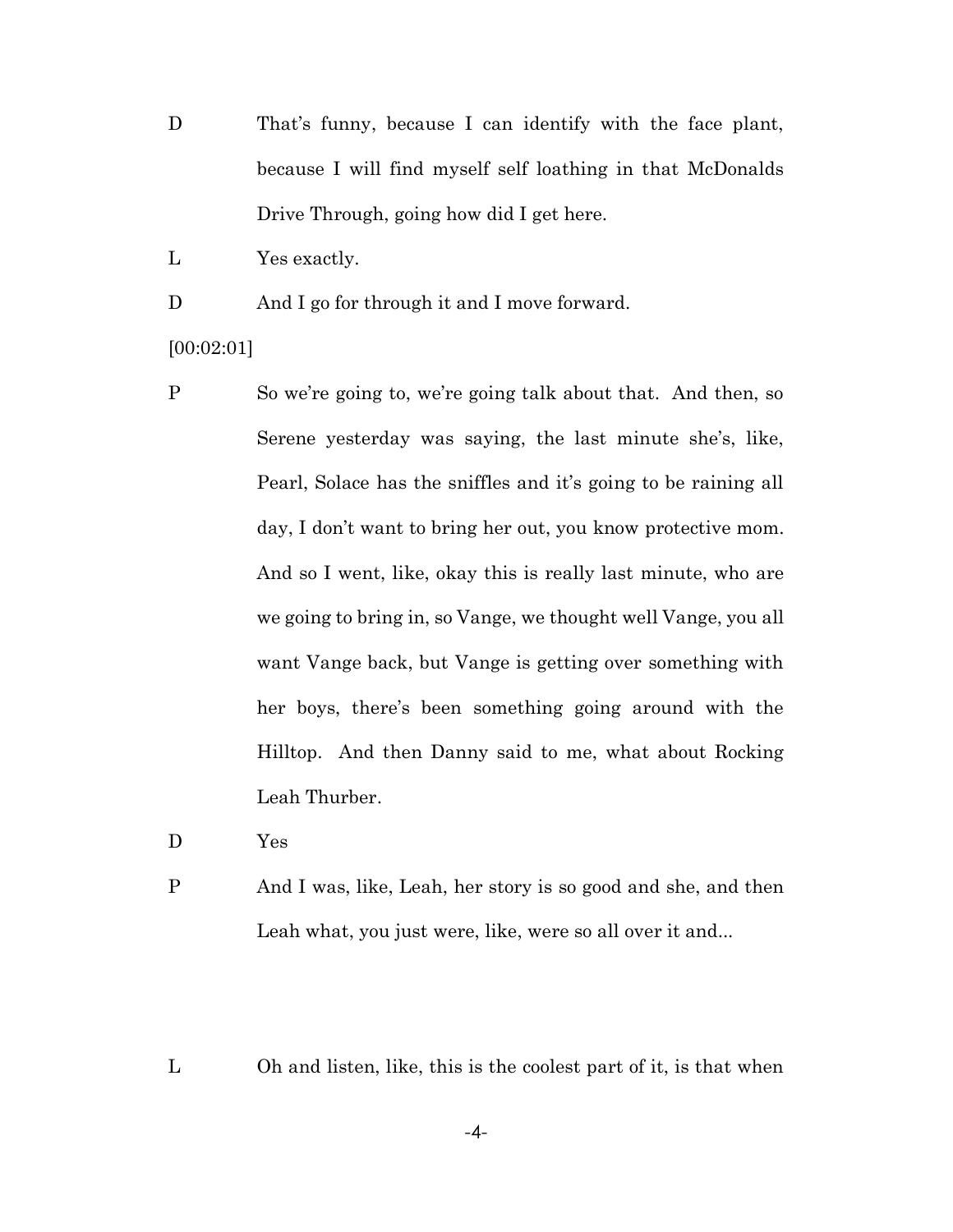you had the other Lea, in my heart I had that little, you know that would be just so epic, that would be so cool, and I love it, because those little, like, whispers of heart, when God hears those, and then, and then here go, you were, like, then you asked me to be on it and I, I mean, I was a little excited, a little.

- P Yes, you told me.
- D You were a little excited, tell me how excited?
- L Okay, I will be honest.
- D Tell the analogy please?
- L The analogy is, Taylor Swift would come to me in my living room, write a song for me, sing it to me, she could swear to be my best friend forever probably, and I would be, like, that's okay. But put me on that podcast, then my life is complete. I told my husband, it's okay honey, I can go to heaven now, this is, this is it.
- D Wow, you know, Leah...
- L I'm not dramatic at all.
- P That's a good thing.
- D Just to, just to dig deep right up front, who, who is your favorite podcaster, I mean, out of all the podcasts you've listened to?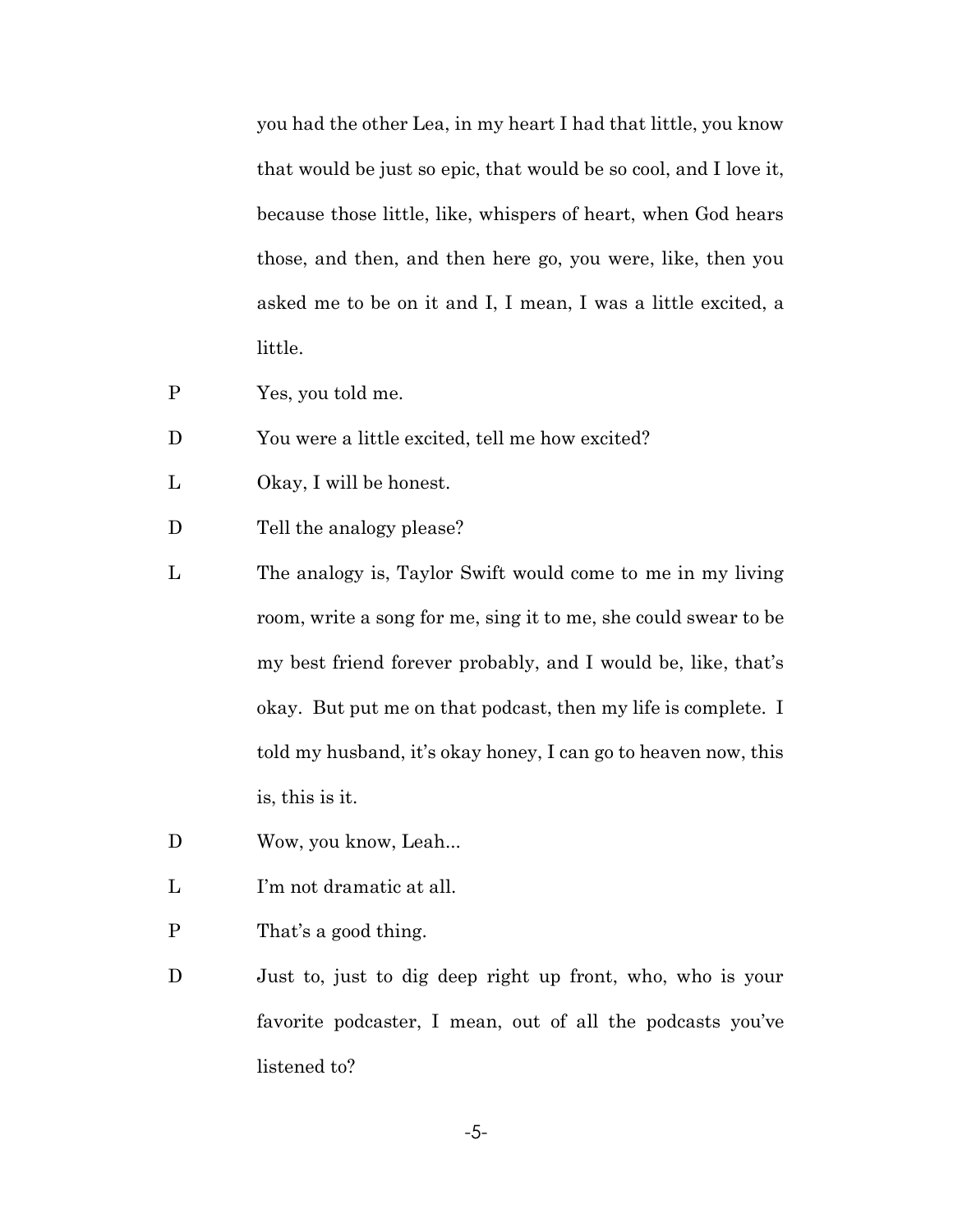- L Well, I feel, I feel like I need to say Trim Healthy Mama right now, because...
- D Okay, yes, I thought so.
- L Yes.
- P It's not going to be Danny, probably ever.
- D No-no
- P I mean, we might have many special guests over the years.
- D That's funny, looking back...
- P And I know you're always going to be hoping it's Danny.
- D I see what you mean. I wasn't fishing for that, but I was fishing for Trim Healthy, the Trim Healthy Podcast.
- P Oh, the Trim Healthy Podcast
- D I should have said who's your favorite podcast.
- P I was just thinking that were hoping for a good day for Danny.
- D Yes-yes
- P That was an obnoxious fish.
- L It's Pearl, Pearl is the one.
- P Of course Serene's not here, so I'll just take the glory. Hey, so let's start, because we need to jump right into your story, because you have got lots, lots to give, lots to bring and yesterday you were, like, Pearl, can I bring it all, I mean, I'm talking the bad and the good. I'm, like, we want the bad,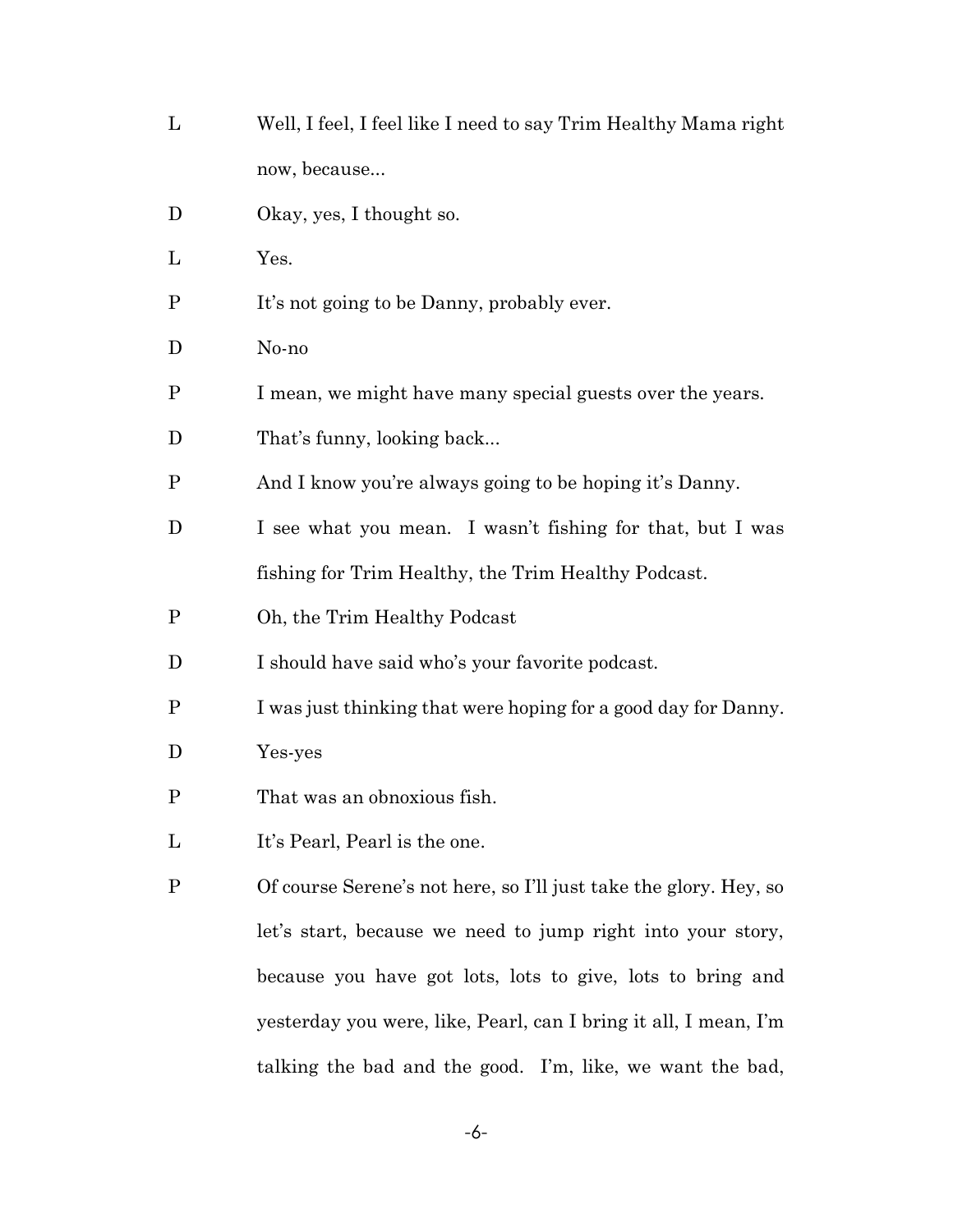Leah.

- L I was, like, are you sure.
- P Yes, we want all of it.
- D Hmm-hmm
- P And I know that since you're an old friend and you actually were an intern for my Mom's ministry, Above Rubies, when you were 17. Now you're a married lady with two, two beautiful sweet babies and living a beautiful life with your husband here in Tennessee. But tell us when you first learned about Trim Healthy Mama, because it was early on, early, early on; and we need to discuss some of that, it's funny...
- L Oh my gosh, I don't even know where to begin, I guess just, like, when I started it or, like, shall I just jump into our conversation?
- D Jump
- P Jump mate, jump. And I'm just going to finish my salad
- L Well, you handed me a book actually, thankful, like, luckily for me one had, like, a messed up binder and you were, like, just take it, you can have a book.
- P So was it when the first book first came out?
- L Yes, one of the first prints, and you were just, like, here take this and you would invite me over and show me little recipes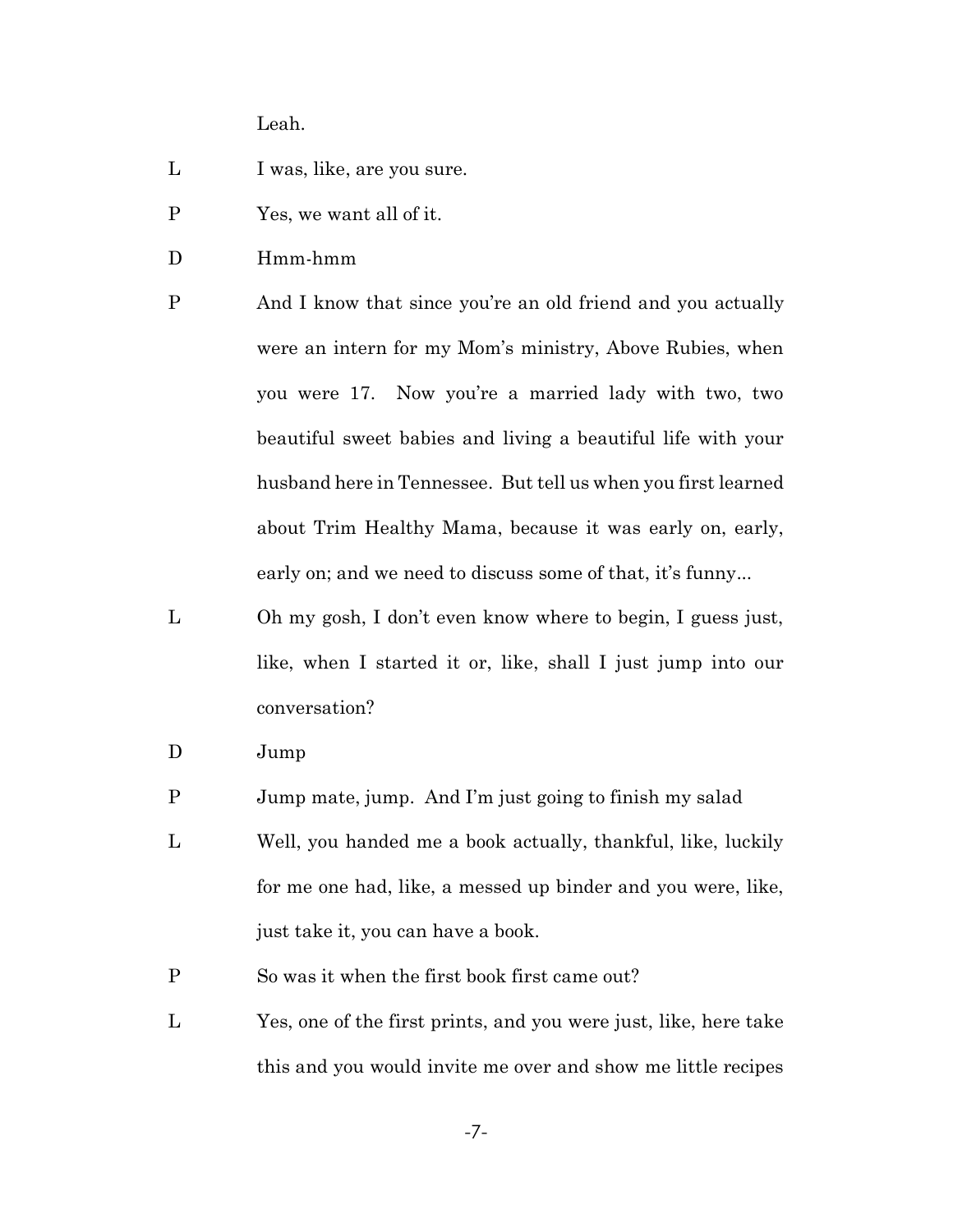here and there. And I think that after a while I think that you realized something, that I hadn't yet realized, and I remember you setting me aside, and this was after, oh gosh, I don't know, not long, like, four months, maybe, four five months, it wasn't long into it.

- P Yes, because you came to me to say, you were saying you want, you were a little struggling with your weight and you were, like, I want to do something. So I'm, like, Leah, let's work. I remember spending afternoons with you, pouring my time in, right.
- L You did, valuable time into this person.
- P Oh no, I think I was mean, what did I say?
- L You were, like, you sat me down and, oh, I was devastated, but it was good, it was good. You sat me down and said, Leah, you were, like, you, I think that you, you said something about, hey, we've been doing this for a minute here and you were, like, essentially, I don't know if these are the exact words, but you were, like, I, you were, like, I can't help you, because I can't make you love yourself. You essentially were, like, this is as far as I can go, I can't make you love yourself. And that set me on, like, such a journey, like, it was one of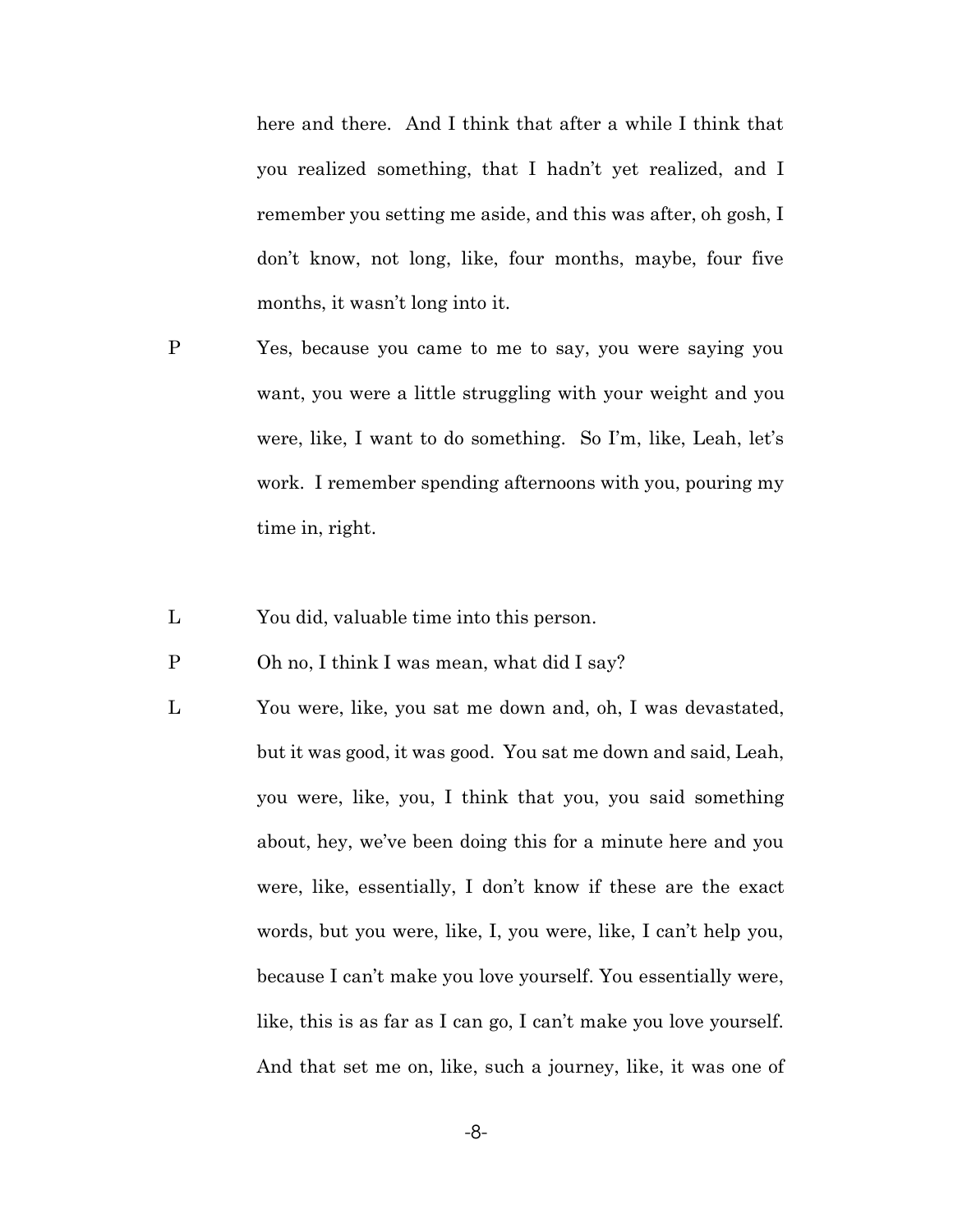many things, but at that season in my life it was such a pit of depression and, like, I worked on external stuff constantly, I was even bleach-blond at that time, external things to fix it. Even my husband would come home from work just ragged from the whole day doing construction and he would sit down and stare me in the face and speak the truth of God over me, and I could hear nothing, like, I couldn't hear it. And you saw that, you were, like, I can't make you love yourself, like what, where is...

- P Because you kept wanting tips and you kept wanting all these recipes, help me with this and that and I was, like, no there's something going on here that's, at the heart, and I was, like, and I'm not usually that confrontational, I'm, like, this is where it stops for me.
- L Yes. And that was, I mean, that was one of the most impressive, most, like, like, kind of, like a loud voice over my life, that was, kind of, this question, like, well then is that true. And I think that I spent a lot of time avoiding it, you know, like, surely that's not actually it and tried lots of other external things and, you know, always trying to find the next thing that would fix, anything that I could, like, control.

[00:07:22]

-9-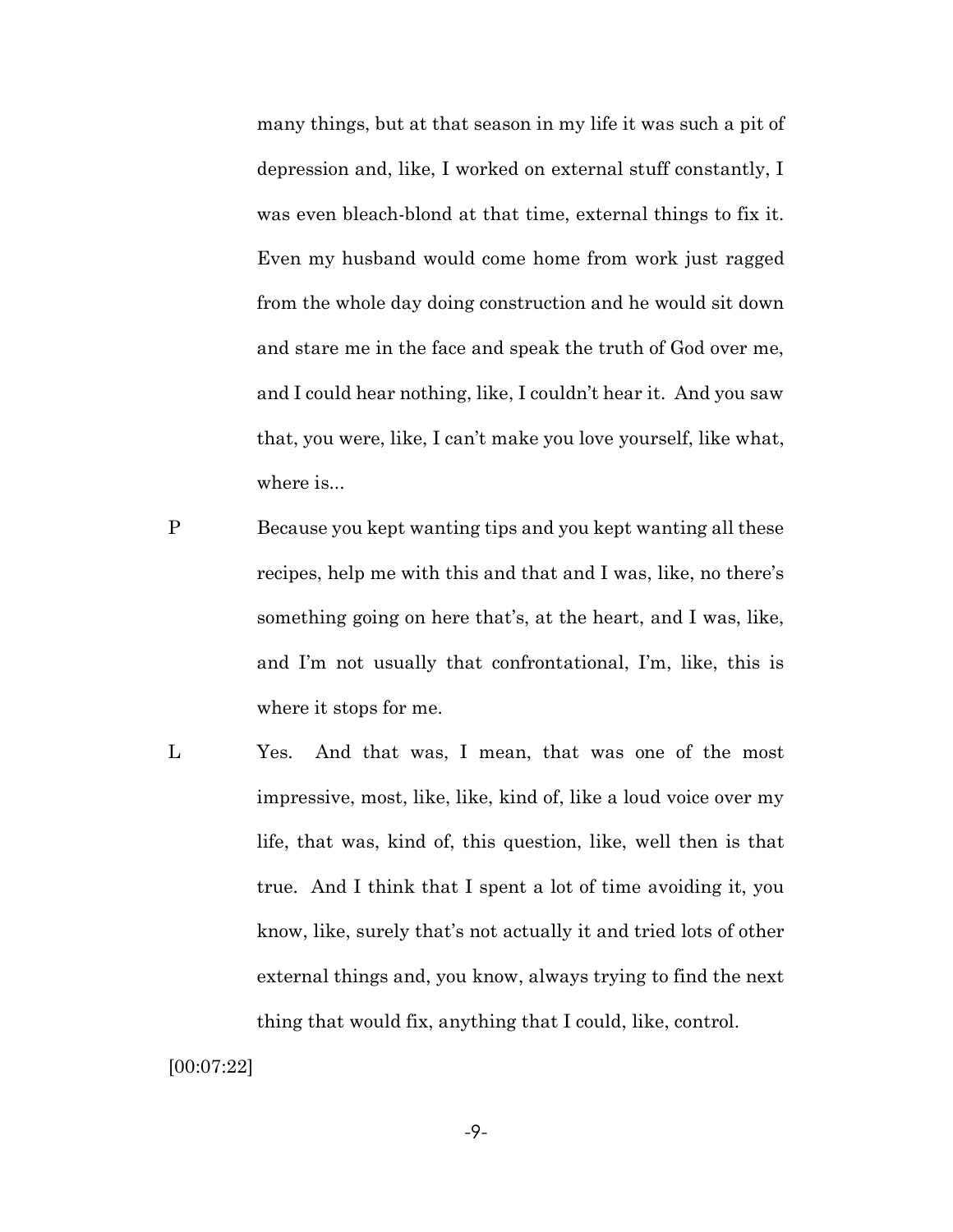- P Because many years, I mean, I mean, you, I think you, sort of, dabbled in Trim Healthy Mama and many other things after that.
- L Oh my goodness, yes
- P It was, sort of, many, many years.
- D So you approached her, how, I mean, had you known her long at this point?
- P Oh yes, we'd known each other for years.
- L At this point it was 2013, so what's that, like six, seven years.
- P But she was a very, she was a very think teenager and then, and then it came to marriage and babies and she was struggling, and so she came and that was like...
- D And this was at, this I can't make you love yourself comment, which is epic, was after marriage?
- P Oh yes
- L Yes, it was in my first half a year, I think, or close to my first year anniversary. And it was right before, probably four months before I found out that I was pregnant with my first.
- P Oh yes
- L So I wasn't even, I got, like, depressed and, like, gained, like, 10 to 15 pounds in the first few months of getting married.
- P And it wasn't, and your husband's such a beautiful man.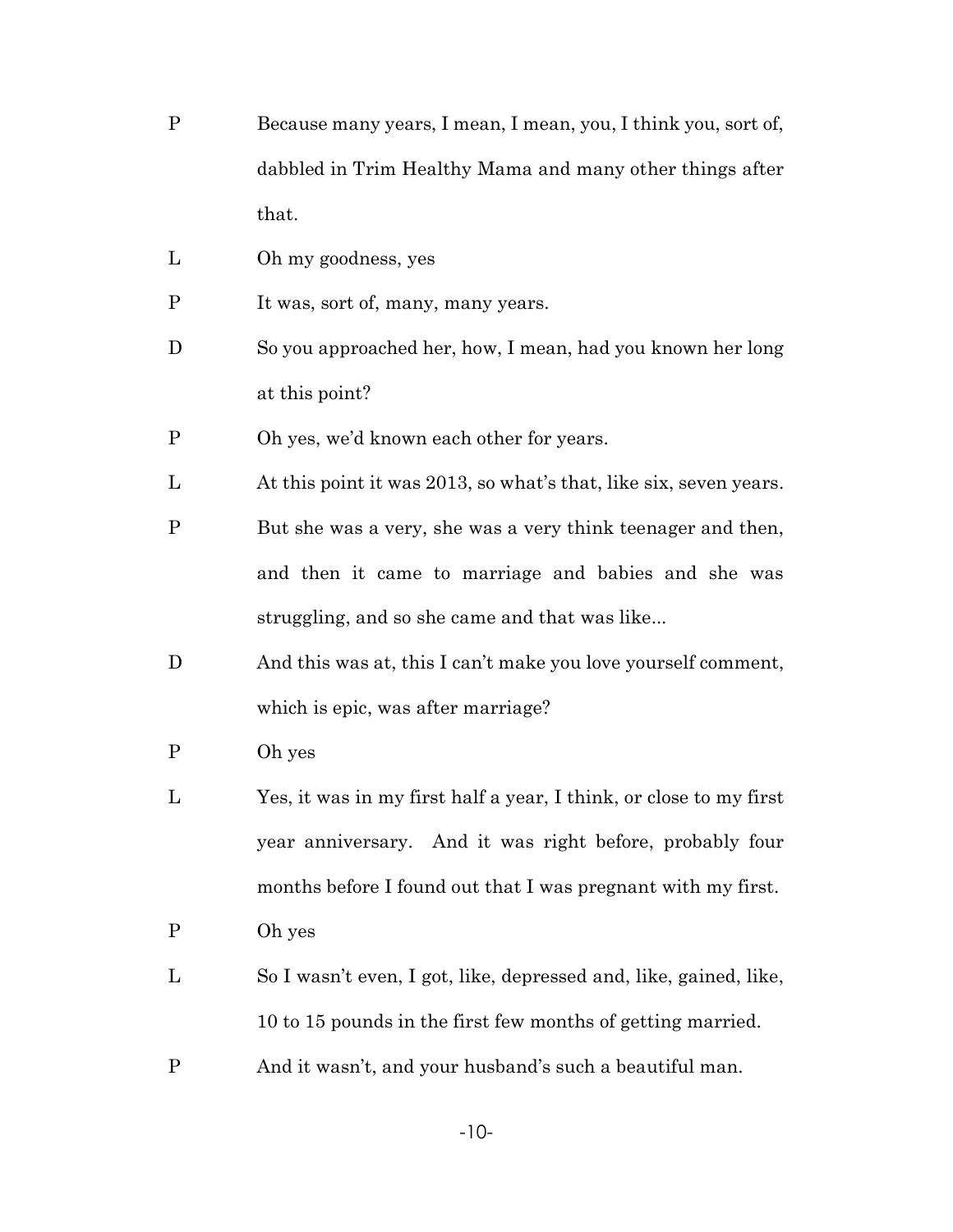- L Oh no, he's incredible.
- P And he just loved you anyway, right. What was it?
- L It got, finally in my life it got quiet and I couldn't handle it, I had to acknowledge all the truths that were easy to distract away and when it finally got quiet I had just about, I almost lost it, I mean, I was just in such a stupor. And I see now that it was a lot of pride, I just couldn't acknowledge the hard things. Like how would one love themselves, how, what does that mean, how do I receive something like that, that would in essence saying I have very deep needs, because that, you know, that's just a terrifying thing, to be needy, you know, to have a need that is that vulnerable, in your absolute identity, in you are.
- D So Pearl, what was your, was your lady antenna tingling or something, like, what caused you to see that in her, say that comment, because that seems, like you said, to be the catalyst? Do you remember anything special?
- P No, it was just, I mean, I know that...
- D You just felt it, lady antenna?
- P Yes, it was just a sense, you know, and I think all of us, so many of us has to struggle with that and when we say love yourselves, sometimes so many of us think, well, love yourself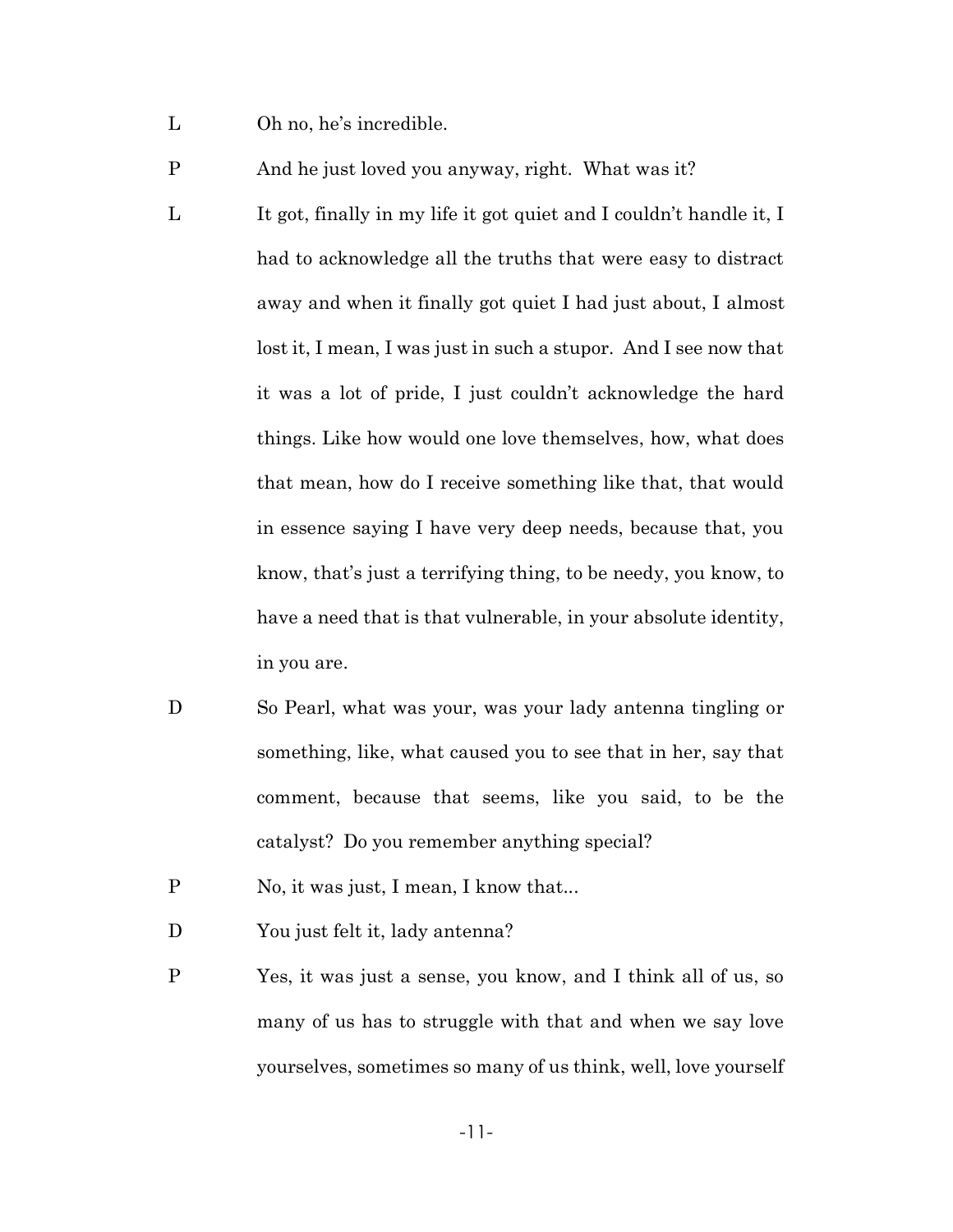means me time, love yourself means manicures, love yourself...

D Wow

P We're talking about something so different here, we're not talking about that. And, you know, and I know Leah, I mean, you've known the love of God for many years, I mean, you, it's not like you were coming as someone who wasn't a believer. And so, but so many of us are on this journey and I've had times in my life where I had these, I had these awakenings where, Pearl, I didn't know there was that deep hatred for that area of my life, I didn't realize that I had that deep hatred for myself that was brought about by maybe that or maybe that, I don't need to hold on to that. Yes, who cares, maybe someone said that to me in my life and stuck or maybe that was a thought I had that got stuck or maybe that was a time in my marriage that got stuck and, you know, nothing on my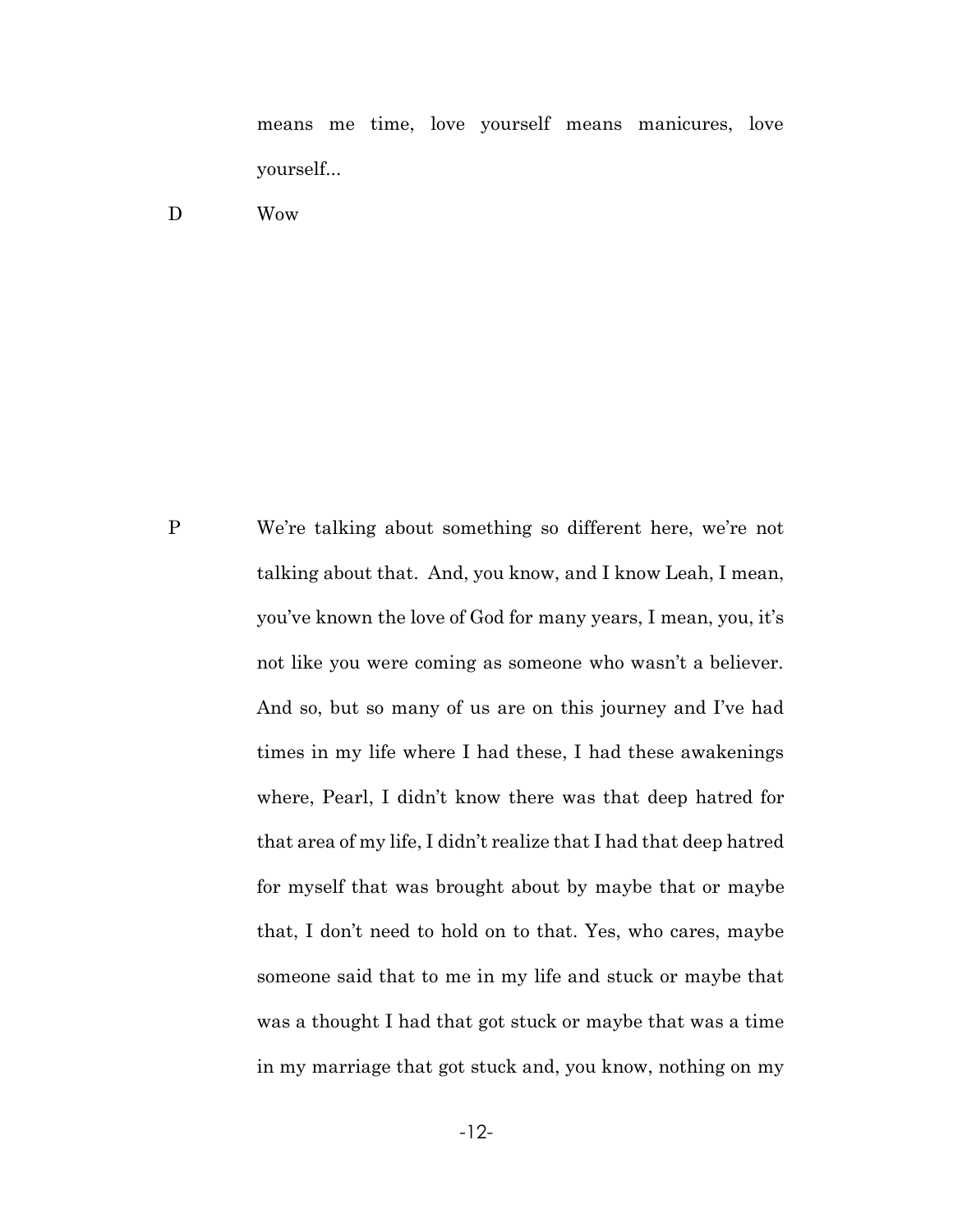husband, but these things embed. And I don't know, you know, I'm not even sure to this to this sure what yours was Leah, but we all have these things.

- D Yes we all do, myself included. And so, Leah, for you the food issue was rooted in not loving yourself?
- L Oh yes, listen, I, I realized recently, I heard a friend had cancer, I immediately went and ate something, like, that was like two weeks ago or something, but I caught myself though, because I was, like, you know what, maybe I should just have a glass of wine too. And then I was, like, wait, why am I thinking that right now, like, hold on.
- P So how did it, like, it got quiet, you got married, right, and all this, you were so busy all your life and doing things and you were conquering, you were very much of a leader, so then you were married and just, like, quietly, sort of, settling down and creating your home and things were quiet and you were faced with the deep stuff, right?
- L Yes and, I mean, hey, it was work, I felt about great about myself as long as I had something tangible to point to and say that's why I am validated, because I do this, you know. Like, I had a lot of things I was doing that made me feel successful. But God had to, kind of, show me and it's been such a journey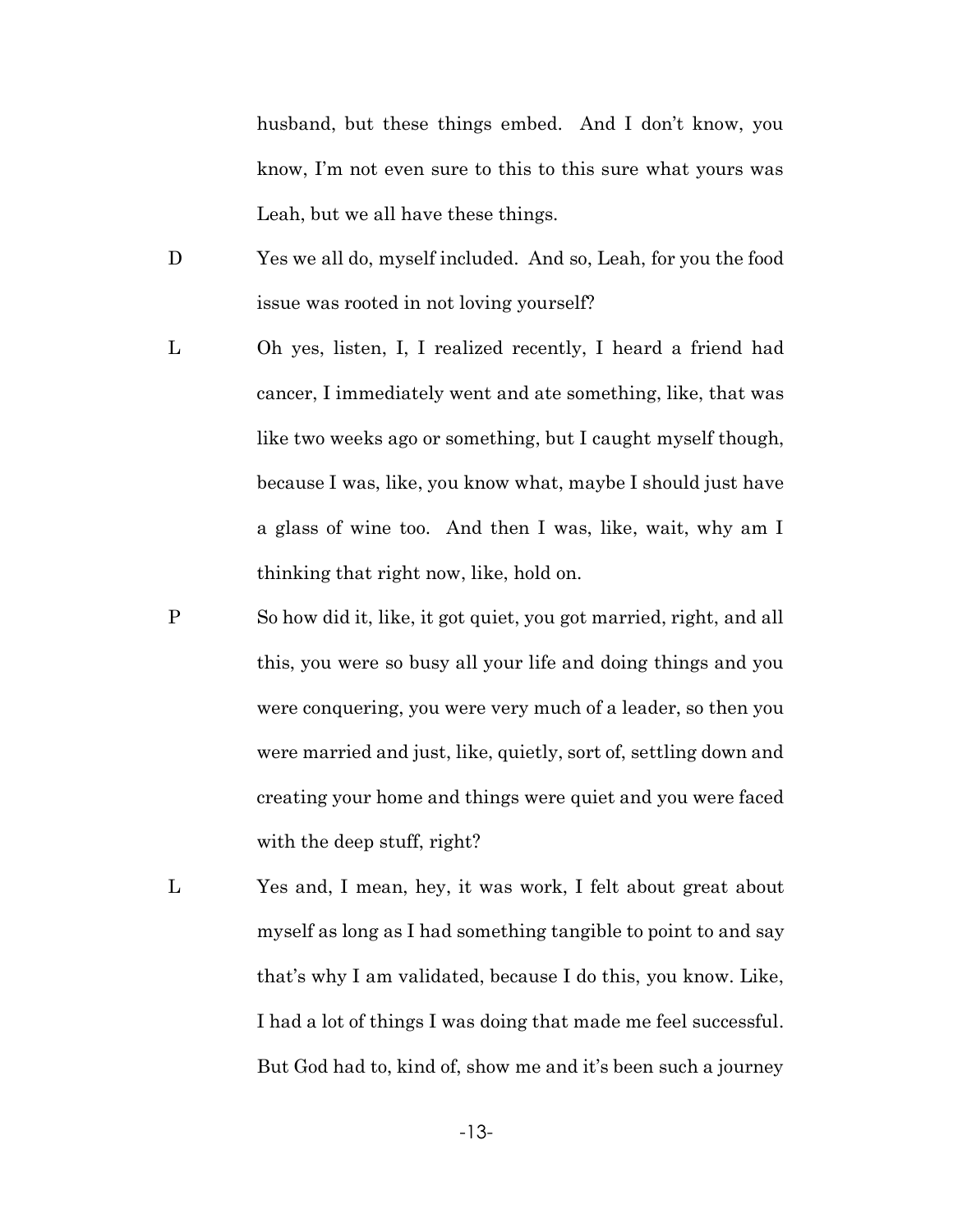over and over. He's had to repeat himself constantly, like, do you know that the person you picture as your ultimate perfect amazing incredible person and you, if they were standing next to each other I wouldn't choose her over you, I love you right here and right in Me and My love you are perfectly complete.

- P Oh, I've got the goosies
- L You're complete, and this is something He had to speak through people and books and songs, I mean, I stuffed every bit of goodness I could find into myself, even when I couldn't feel it come through, until it got in. And then I started to think God what if, what if You could love me now, imperfect Leah, what if He could. And that would mean I am not chasing a carrot anymore, I'm not trying to be this perfect pretty thing anymore, I'm doing it out of a place of, I'm already where I needed to be, I'm already good, and it doesn't define me anymore.
- P Okay, so how, so you would go eat to fill these empty places, right?
- L Oh and avoid thinking at all about how inadequate and shameful I felt and all of the things that just embarrassed me about how, how much I didn't understand and what I would mess up in and conversations I got wrong. You know, just, if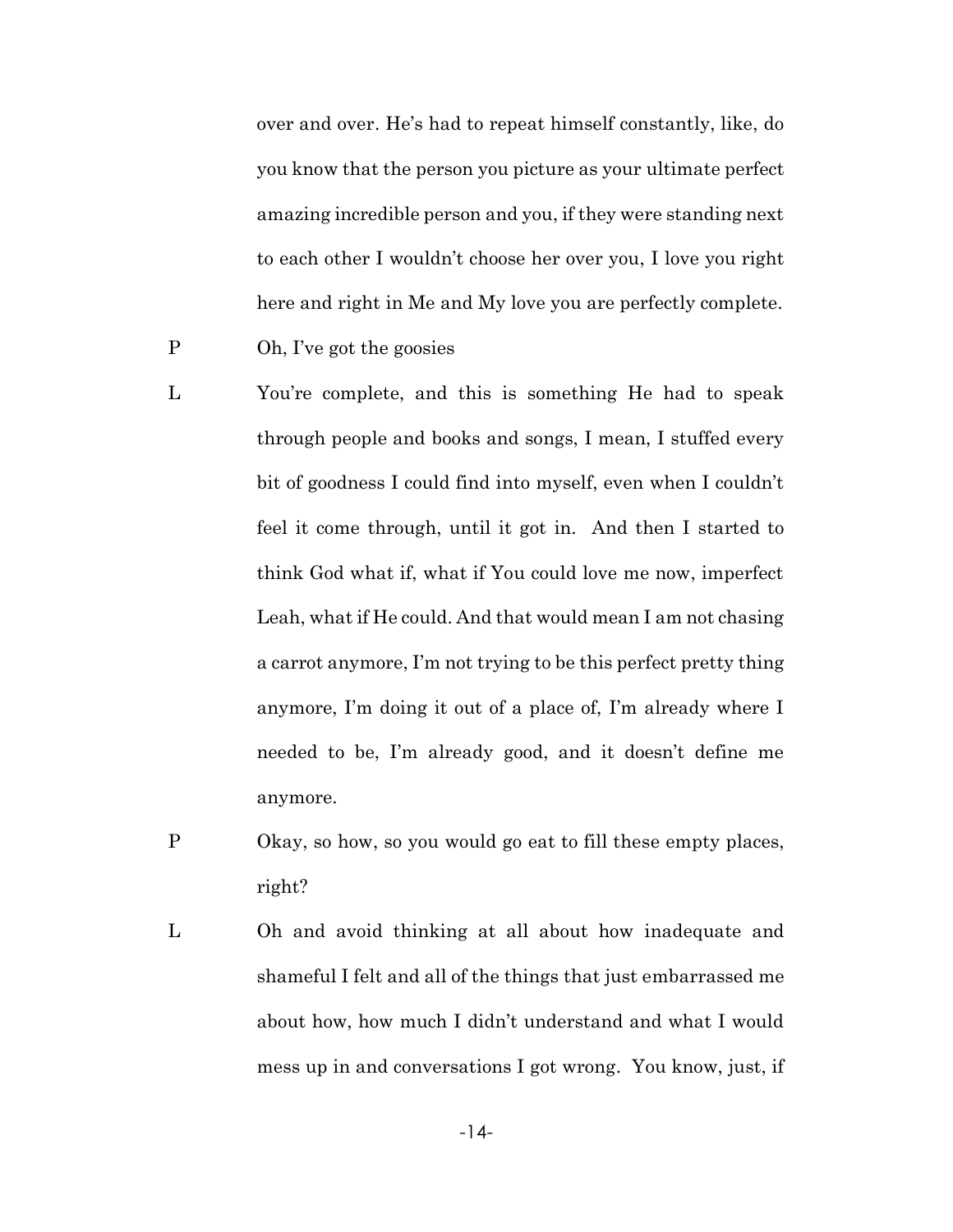you go down that road of self-destructive thought, there really is no end.

P So you decided though that wasn't going to be you?

- L No I did, I decided, I was, like, this has, this has got to stop, because my choices hurt my husband too, I mean, the poor guy, he couldn't get through to me, you know. And I had to decide that, he could not make me desire to receive the truth. I had to say enough is enough, I'm going to believe it, even if I don't feel it, because feelings are so loud, I'm going to believe this and walk in it.
- P And your belief was, exactly what you described to us earlier, this woman, who you are right now. Yes, I choose, I love, you don't have to be perfect. And so that's what it was.
- L Yes and having, and catching, like, you get a little, when you know you are so valuable and loved, there is a hiccup in your thought process now, it's funny, because you get to this place of knowing you are loved and everything around you stays the same.

[00:13:46]

L But you have a hiccup, you have a moment where you get to say, whoa, whoa, wait a minute, in relation to this situation, like, how am I going to see this now, like, I could totally go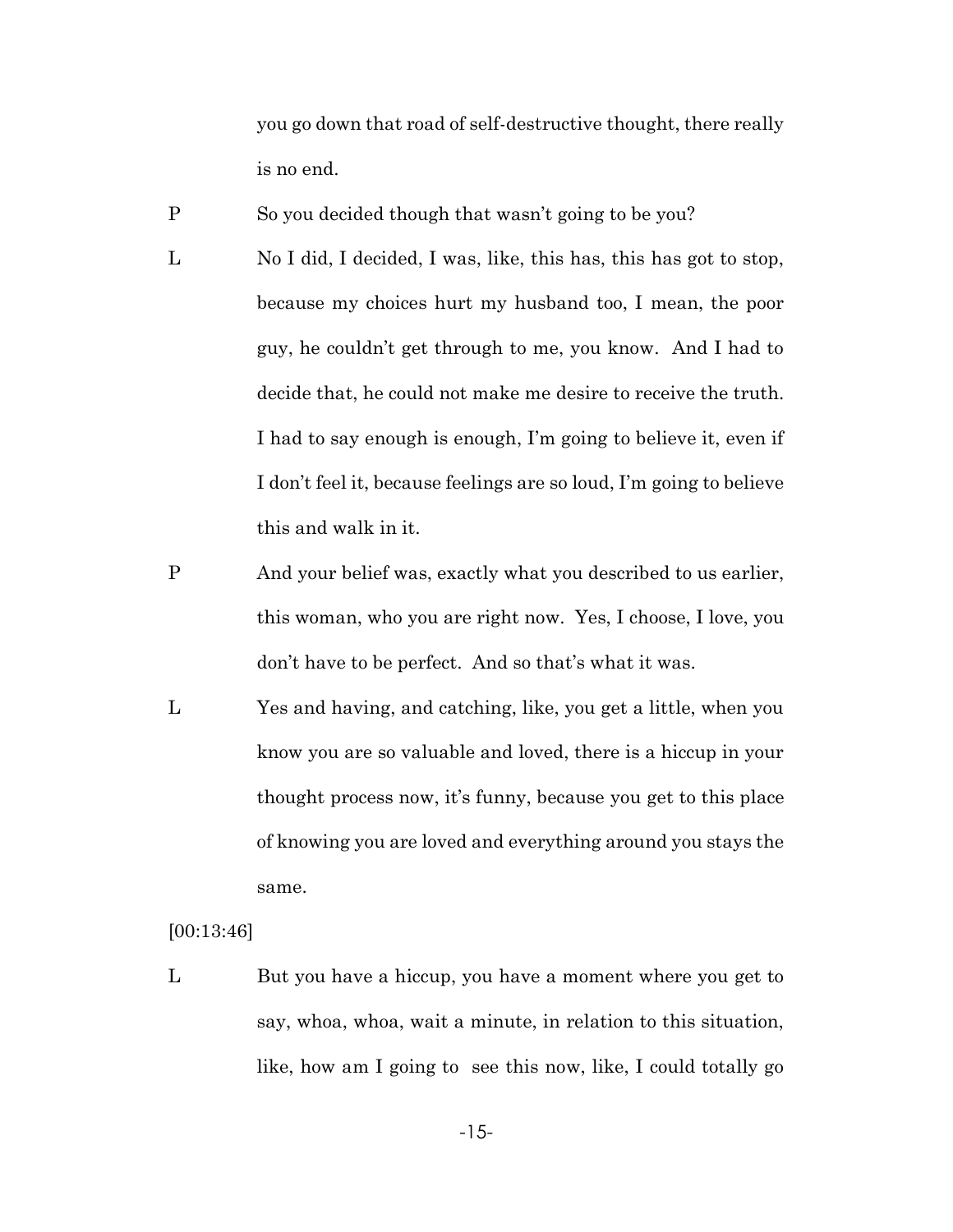down that road, but remember, remember, I'm loved now, so how would loved me do this.

- D Oh my God
- P How would loved me do this.
- D I have the best job in the world, like, I feel goodness flowing right now.
- P How would loved me do this.
- L Yes and you know what, you get to choose it though, so here's the thing, you could take, like, you could take two months or four years to actually acknowledge that little hiccup, you don't have to pay attention when that little, wait-wait-wait, that's not you, when that comes up you can decide and it doesn't feel like a super powerful thing. Yes and it gets stronger, the more you say, yes, loved me would act this way.
- D How would loved me do this.
- P Loved me, it's like what if you could, but it's almost deeper Danny, because it's loved me.
- L Oh, she called it deeper.
- D No, it is deeper.
- P Oh, it's one step more.

D It is so good.

P How would loved me act here. And isn't that then what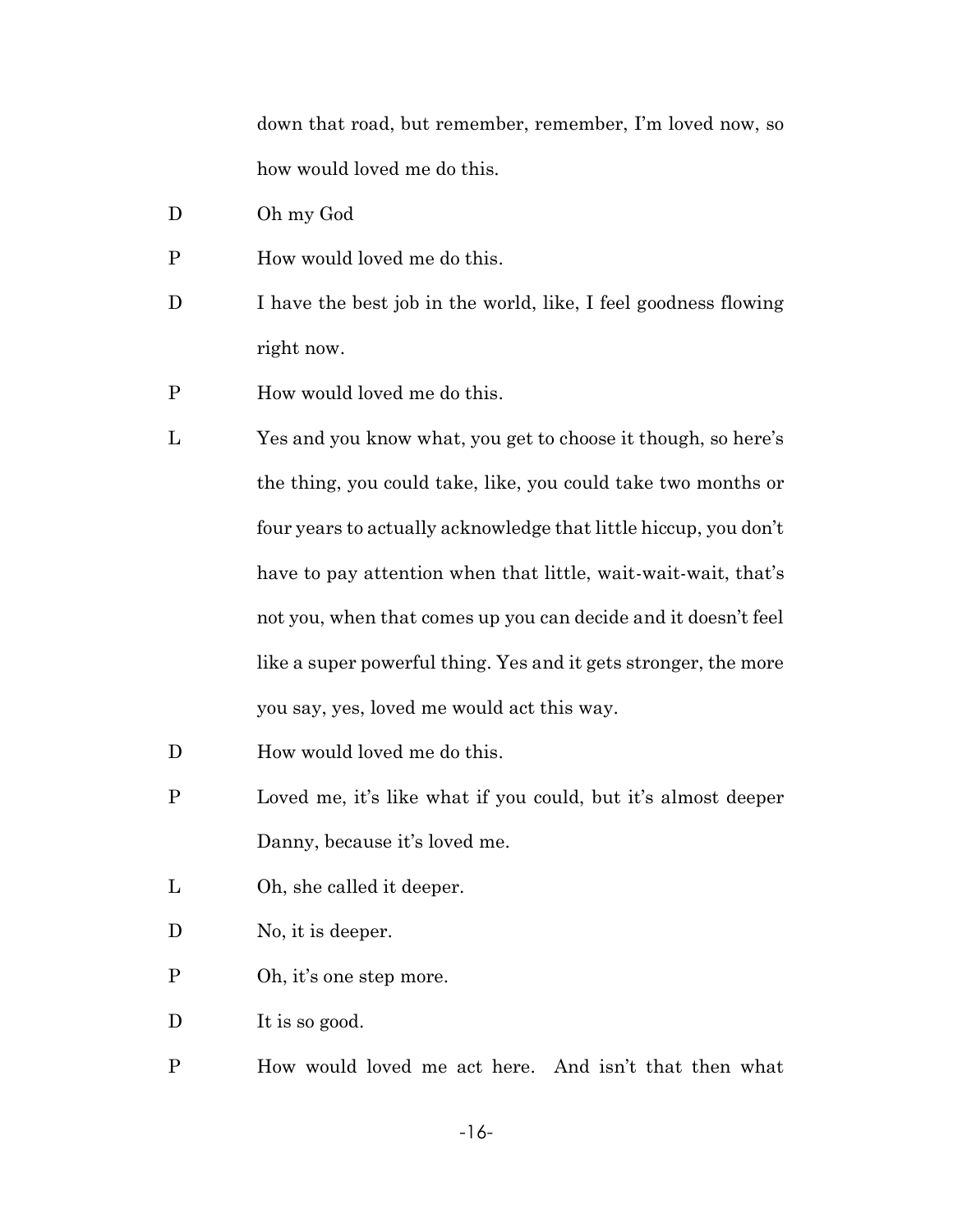happened with your food choices, it wasn't about you just, like, looking a certain way after that, it was a heart change, how would loved me eat this meal, how would loved me honor my body, rather than, ooh, you know, maybe I'm just going to go bleach-blond my hair and then drop 20 pounds, because I'm insecure. It wasn't that anymore, Leah.

- L No, no and you know what, like, as you receive the fact that you're loved you let people in again, and when they come in you're not alone anymore and you have help, You have people that can say I actually know you, you've let me in to know you, and see something happening, I see you battling something, will you let me work it through with you, because last year was the most, like incredible year of growth in my life.
- P Yes, I saw that, I saw that in you.
- L The year of being 28, I loved the year of being 28, well 29, I don't know both, it's in the middle. Anyway, but, like, you know, I was, like, why is that, why was that the year that it all made sense, after five years trying Trim Healthy Mama, and I say trying, but doing it and feeling like I'm not doing it fully.
- P And then smack down in the dirt.
- L Smack face, smack face, up, sprint, run, smack face, try to go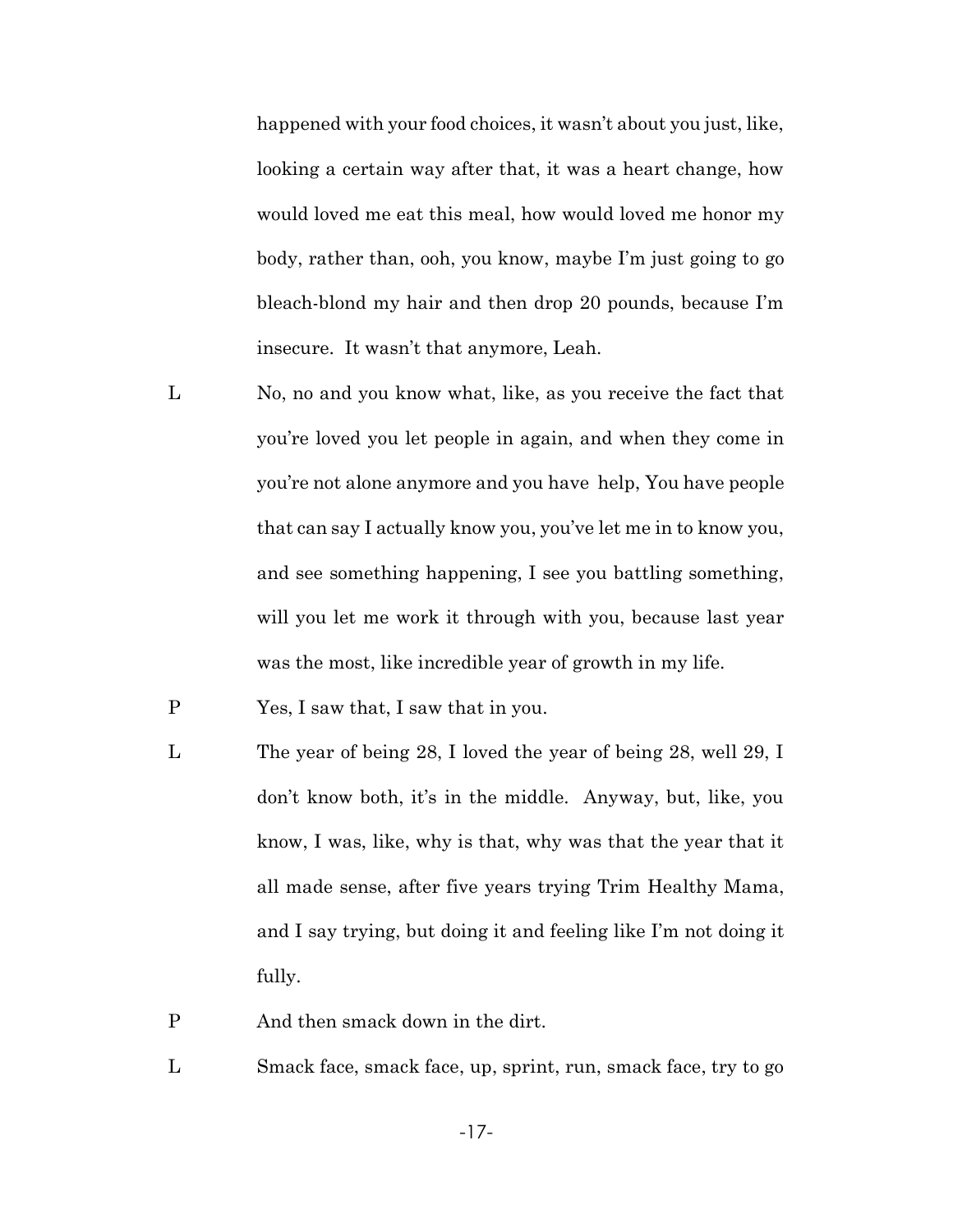slower, sprint, run, smack face, try to go slower, sprint, run, smack face, like, over and over, why was last year the year that I stopped face planting. And I realized I was vulnerable enough to be messy in front of people I could trust and those people joined me and I was so much, it's a cliché, but you're stronger together.

- P That's so true.
- L And I got so much farther than I ever got on my own, years prior, I mean, It's the people, it's the community, I mean, my sister-in-law the other day I said we think need to stop watching so much TV and she's, like, Leah, please don't do another 40-day fast from all media. She's, like, you might want to take it a little slower and I'm, like, I know, you're going to need to remind me again next week.
- P But I love what you said about messy, you know, in doing the Plan, I mean, I think that's where so many people go face plant for long amounts of time, because it's this perfection they want from themselves, because they don't have that self love, what if I was loved, you know, what would loved me do.

[00:17:10]

P So it's like this is despised me, this is hated me, this is a me that can't, no matter what, face plant, I'm going to stay down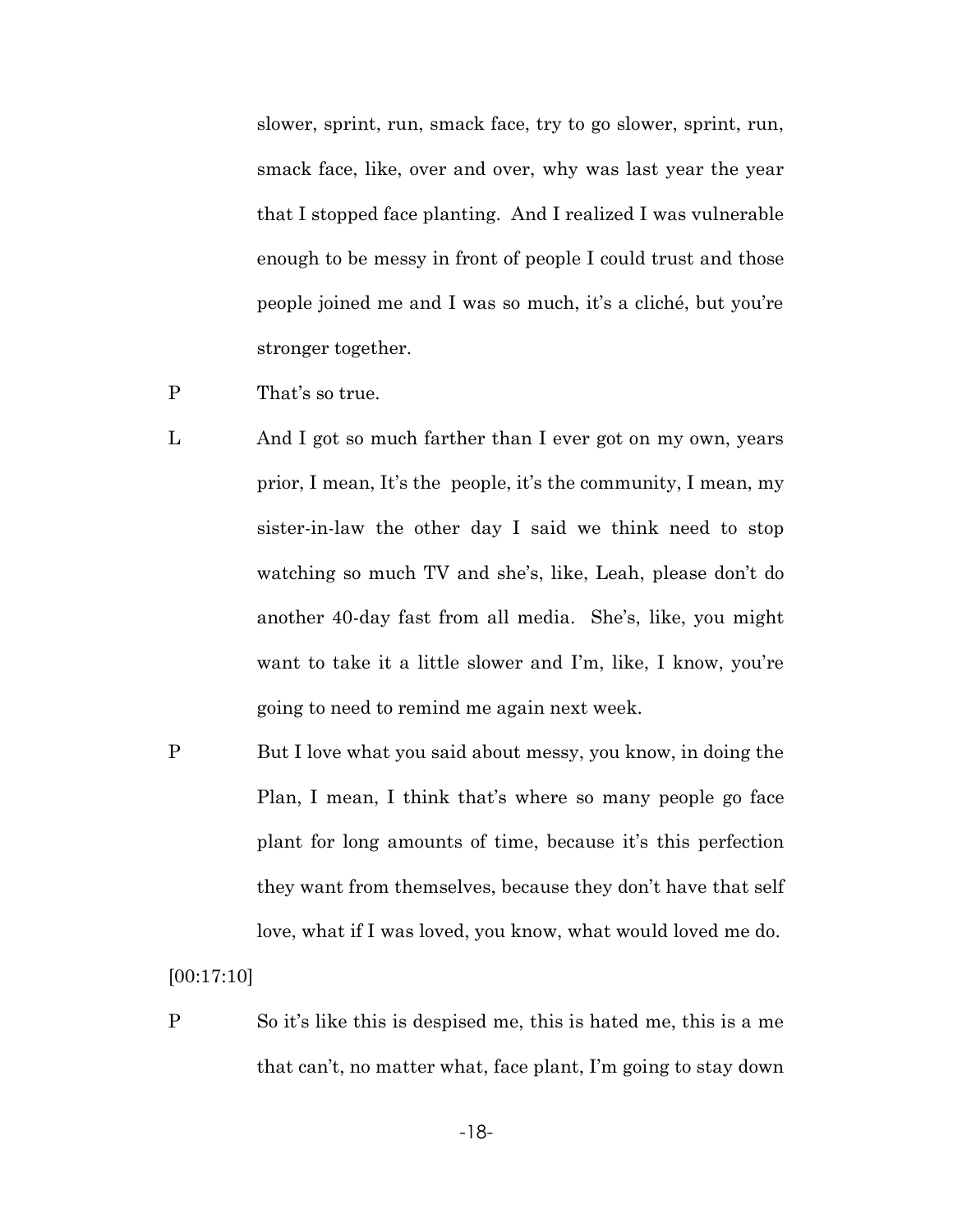here for a good while, because I just can't do this.

- L And you're punishing yourself at that point.
- P But messy, messy Trim Healthy Mama is still okay, messy Trim Healthy Mama is great, it's baby steps and it's practice and, like you said, it's just, it's something that grows and becomes stronger the more that you do it. Yes, you're going to mess up, but then, but then it's not a hated and despised me mess up, it's just, hey, I'm messy.
- L Yes, you're messy.
- D And when your identity changes, rather than just your behaviors, you know, it's the difference between dieting and lifestyle eating, it's, you know, it's an identity difference. And when the identity changes then it's not so face plant failure long term, it's just little hiccups, to use your word.
- P Yes exactly.
- L And, you know, it's a perfect Biblical picture of what it means to have hope, because it literally says that you have a trial and then you have to persevere and then you grow your character and you are given hope. And so that's what I have now, I have hope, and so next time a trial comes there's, like, this stock of hope in me that says I know that if I take this trial as a chance to persevere, there will be a growth in me,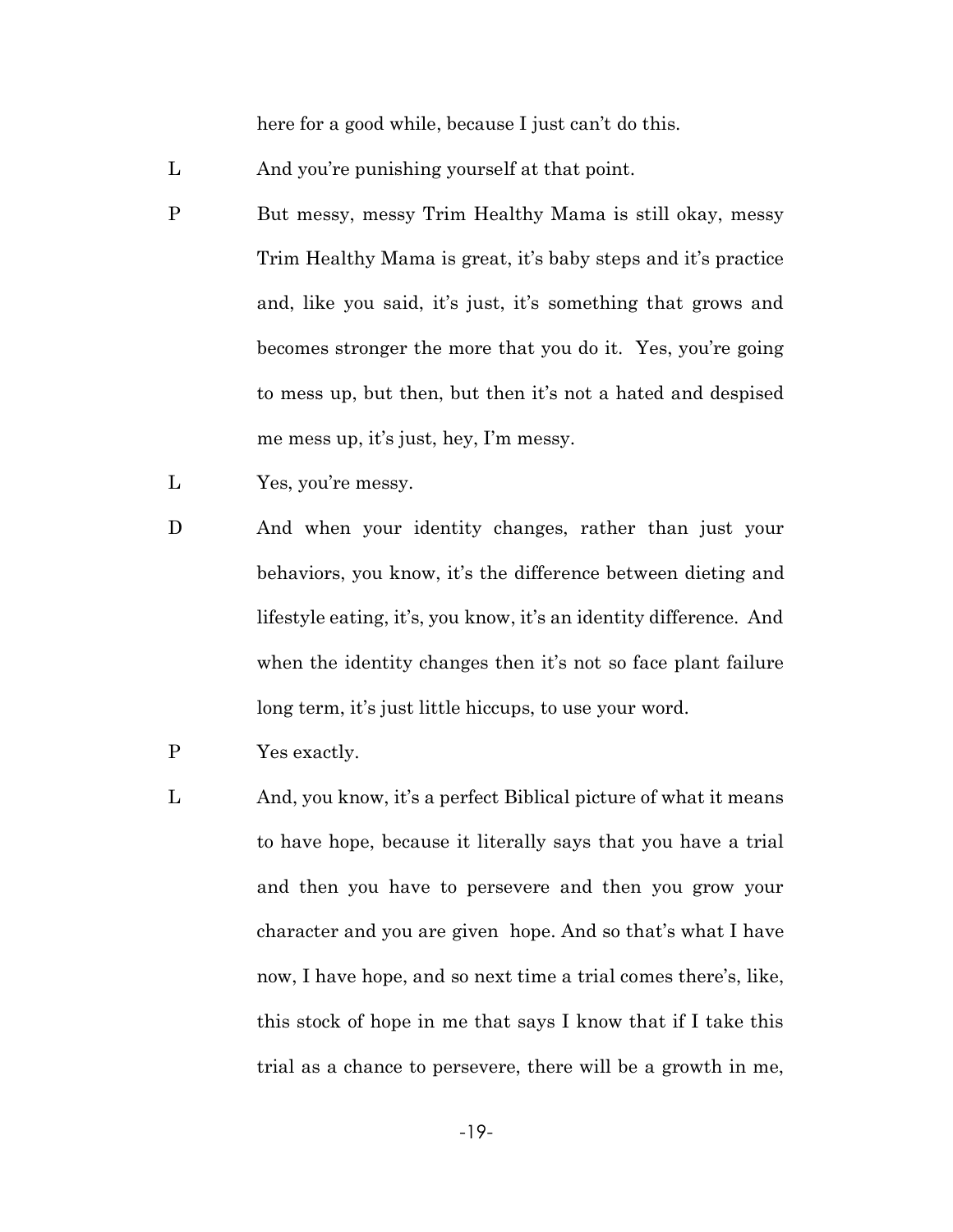that character, and I will have hope. But initially you feel hopeless because that comes after you press through, you know.

- P Yes, so true, so you look at back at all your Trim Healthy Mama ups and downs and roller coasters, because honestly you used to frustrate me, Leah.
- L Oh I know I did.
- P Like, why can't the girl just do it, I've spent so much of my time, I have given her the books, I had sat her down, I had made recipes in my flesh why can't the girl just get it together, right, because I'm done with this girl. But I loved you, okay.
- D You literally had the best coach possible for the Trim Healthy Mama Plan.
- L It could not get any better.
- D In your face planning
- P But that goes to show it has to be a heart thing though guys, doesn't it, because you've got me here, and you had Serene too. Okay, but do you look back at those years and it seems to me you're saying you don't even despise them, you're happy, you're grateful for them, because you look back and you can related to others and you, and you learned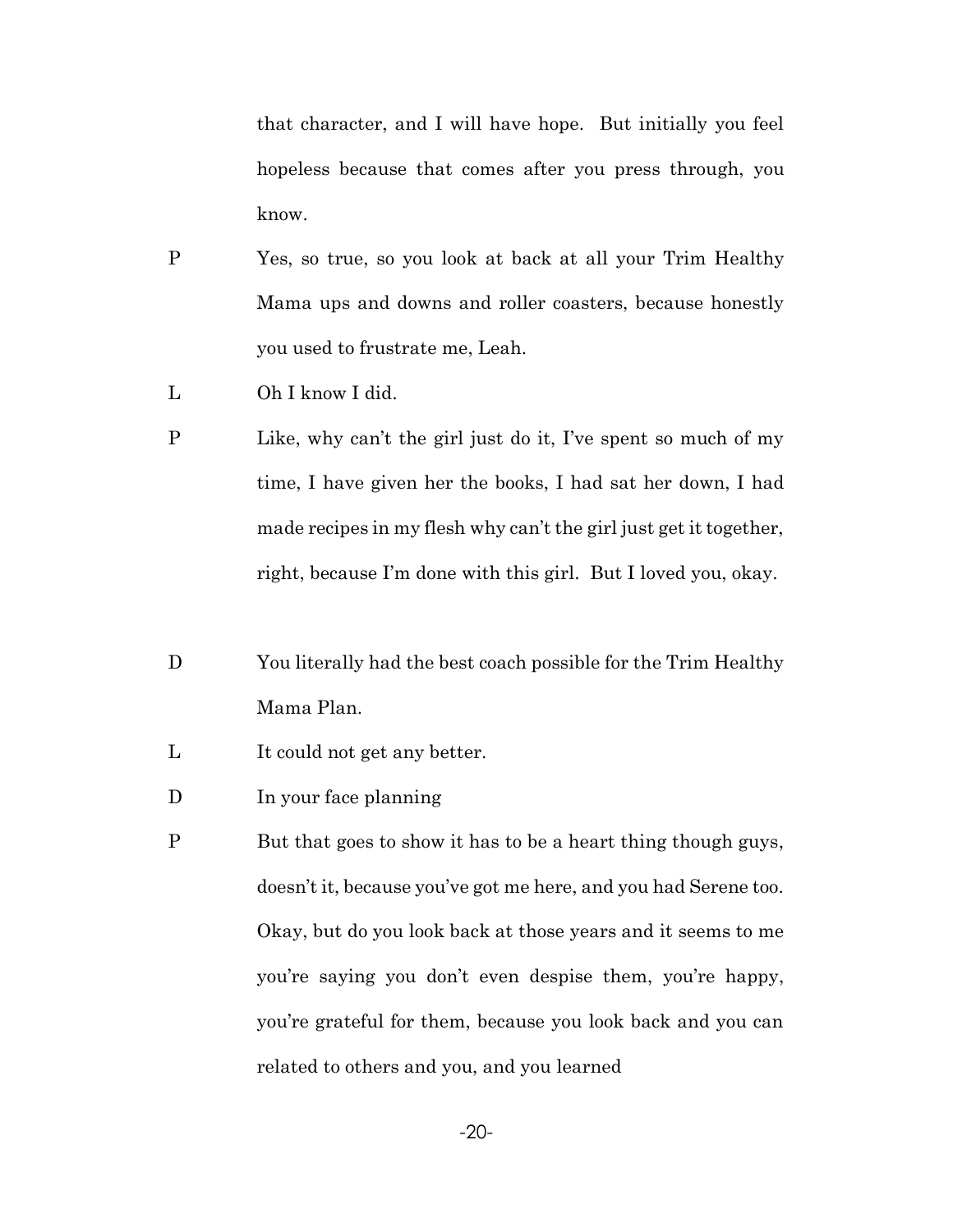L Oh yes, and you know what, it was stepping stones, like every one of them, it was perseverance from one thing to the next to the next and I see that it took a lot of trials. And, you know, I think we grow impatient with ourselves and we hate how long it takes to understand something. But God had to give me a hard truth a little bit ago. He's, like, babe you're not a special case, you're just as lost as everyone else and it takes you sometimes even longer than other people, so don't get to just immediately be there, because you want that perfection, just be there. And I would always burn out, because the reality is we have to be honest with ourselves and just take those real manageable steps knowing we're growing stronger and we can take bigger steps.

.

P So true, you know, and I, in my own life I've had that with, my biggest issue in my life, which has been fear and worry about the future, worry about all sorts of things. I've mentioned it several times on PODdy, so you know my story, but I'm telling you, just what you said, I wanted to be fixed from worry in 24 hours.

-21-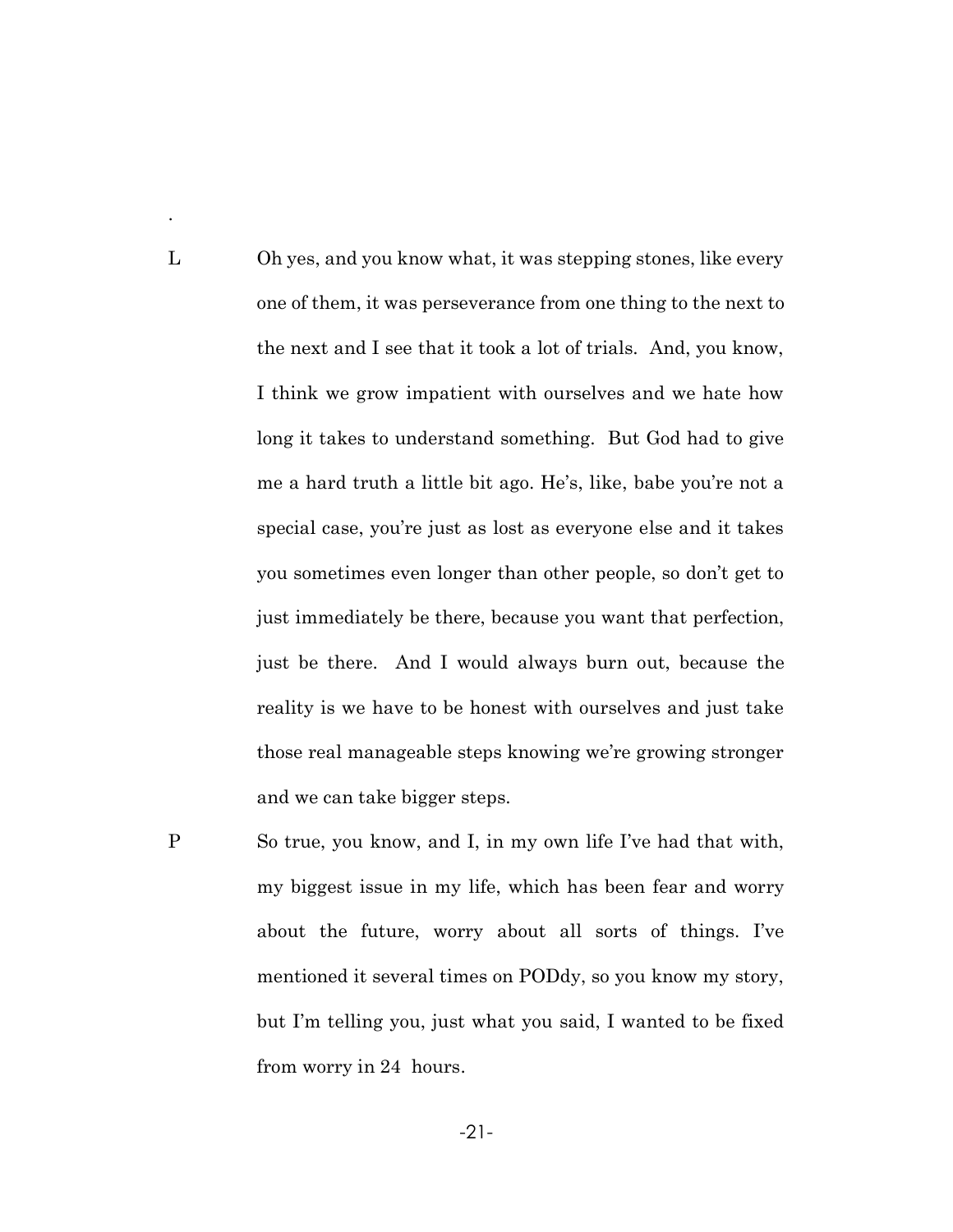[00:20:34]

- L Oh yes, yes.
- P But it's been a walk out, there is no stinking way I'm going back to what I was when I did, when I just thought to myself, well, I'm a worried person. I slip though and then, and then I have to be reminded again, I have to get into the scriptures again, I have to immerse myself in the truth, because the nature wants to go back into worry land, but I'm not going to let it happen. But I'm telling you, I slip, but then it's okay, let's bathe myself back in this truth, right, and that's what you're saying.
- L Yes. And have you read, have you read Practicing the Presence by Brother Laurence?
- P I haven't.
- L It's just this tiny little paperback book about an old monk, he used to pray on his face for strength to do the dishes. And all these prestigious people would write him wanting to know how did you know God so well; and it was just that he didn't do anything without Him; that was about it. And one of the things he said that has been so key in my life is, he says without God I don't know any better, he's, like, I literally am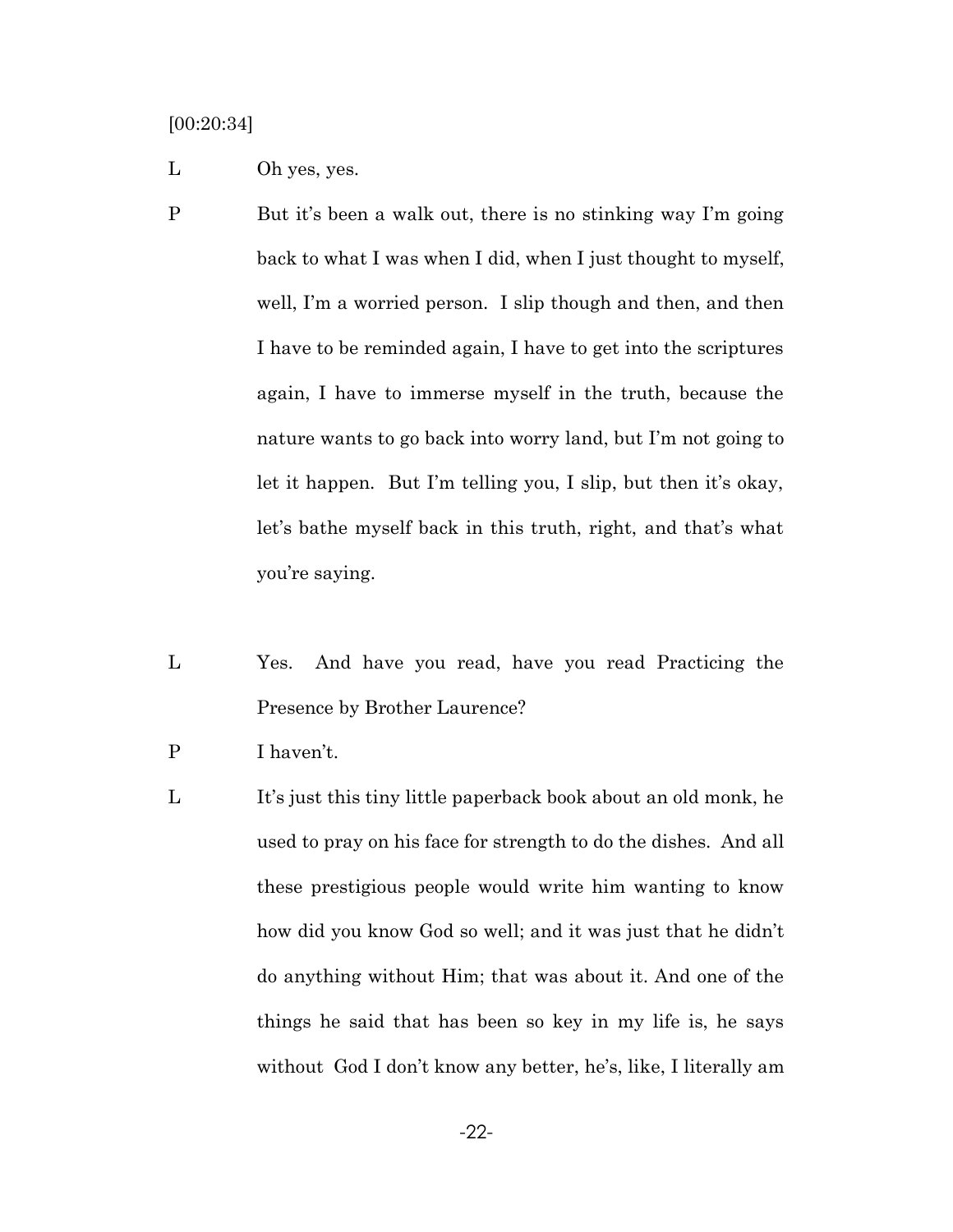not going to do better, like, than this hot mess, making so many mistakes. It just takes a little bit of pressure off realizing that we're really good at messing up, we're really, that's just that's nature.

- P Yes, we're all hot messes, aren't we?
- L We're all hot messes.
- D Hot mess
- P And there's only one, just the truth that He gives us, and then, okay, so we walk slowly out of that hot mess into all the promises He has for us, all the you are loved, all the you don't need to fear, you know, all them.
- L And you don't have to understand it all at once either, you know.
- P So true, so what would you say, and I know, Danny, you've probably got some more questions for Leah, but this is my one...
- D No, when the ladies are pouring it out like this, I get into learning student mode and I just sit, sit at your feet. I've got nothing.
- P No-no, Dan, hey, what would you, because there's so many women, 1000s of them sitting right here now listening, Leah, and they're being where you are, they're smack face in the dirt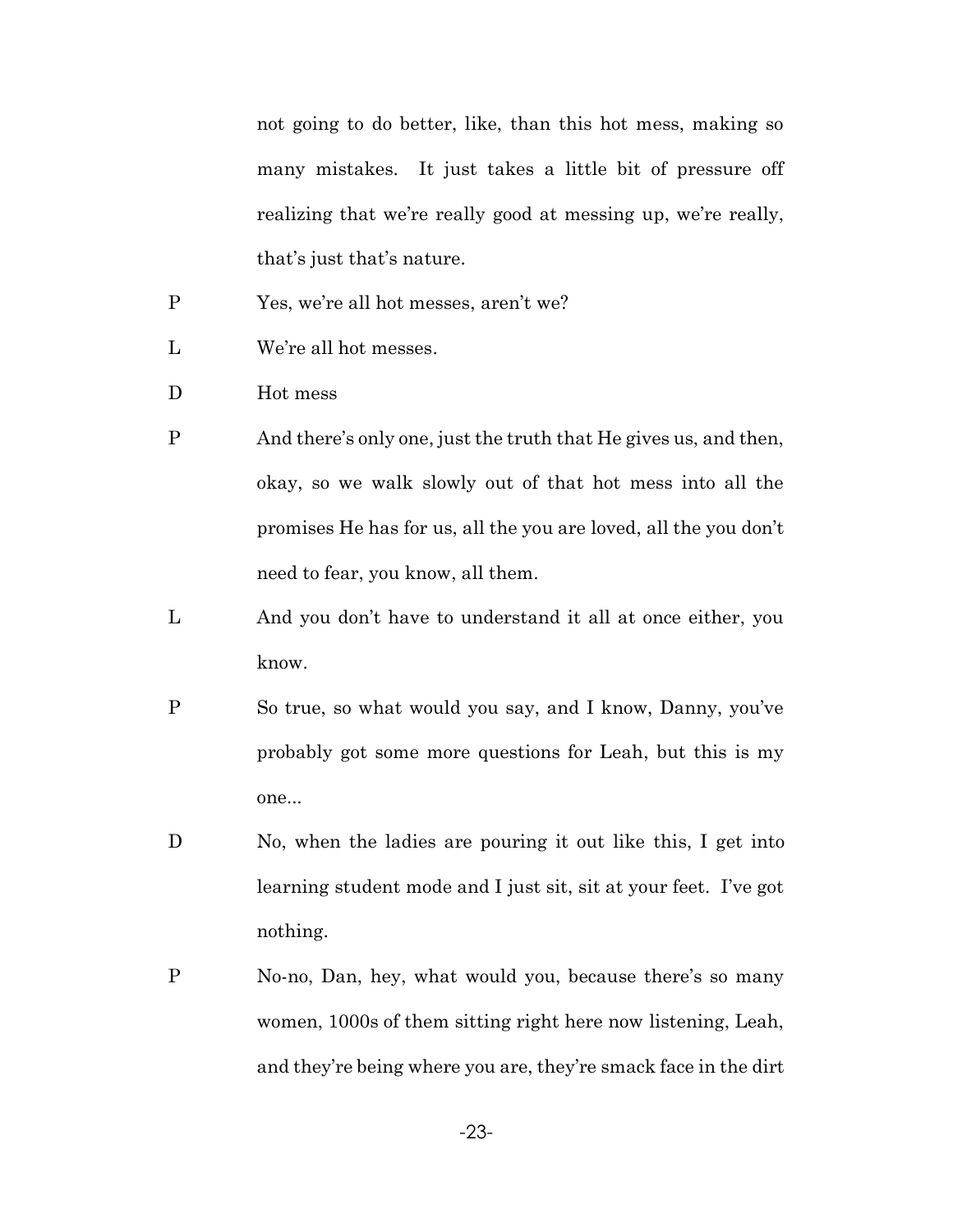so many times and, like, why can't I just do this, you know, I know how, I've read the books. I mean, what, what encouragement do you, speak into their lives for a minute.

[00:22:40]

L Oh I'd love to. I was asking myself that question, I was, like, who am I, who am I speaking to God, why is this happening, and He says you're going for that pit lady, the you, you're going for that lady in the pit that's happy there and everything she does in her life reaffirms and continues that course, and that's the woman you're going to speak to. And that's who I want to speak to, because there is hope there and I remember that I was in a jaded place for a long time where I would hear beautiful things and I would almost despise them, because it was so hard to receive. But I just want to encourage anyone here who maybe has that twinge of, ugh, it's so easy for her to say, you know, she doesn't have my life, she doesn't have my problems. Like, I encourage you take a really brave step and listen with a slightly open heart, I'm just talking a crack, just let in a little bit of hope, because I've got a lot to give. And that's why... Oh my gosh, I'm not going to cry.

P You're making me tear up, because I just know there's a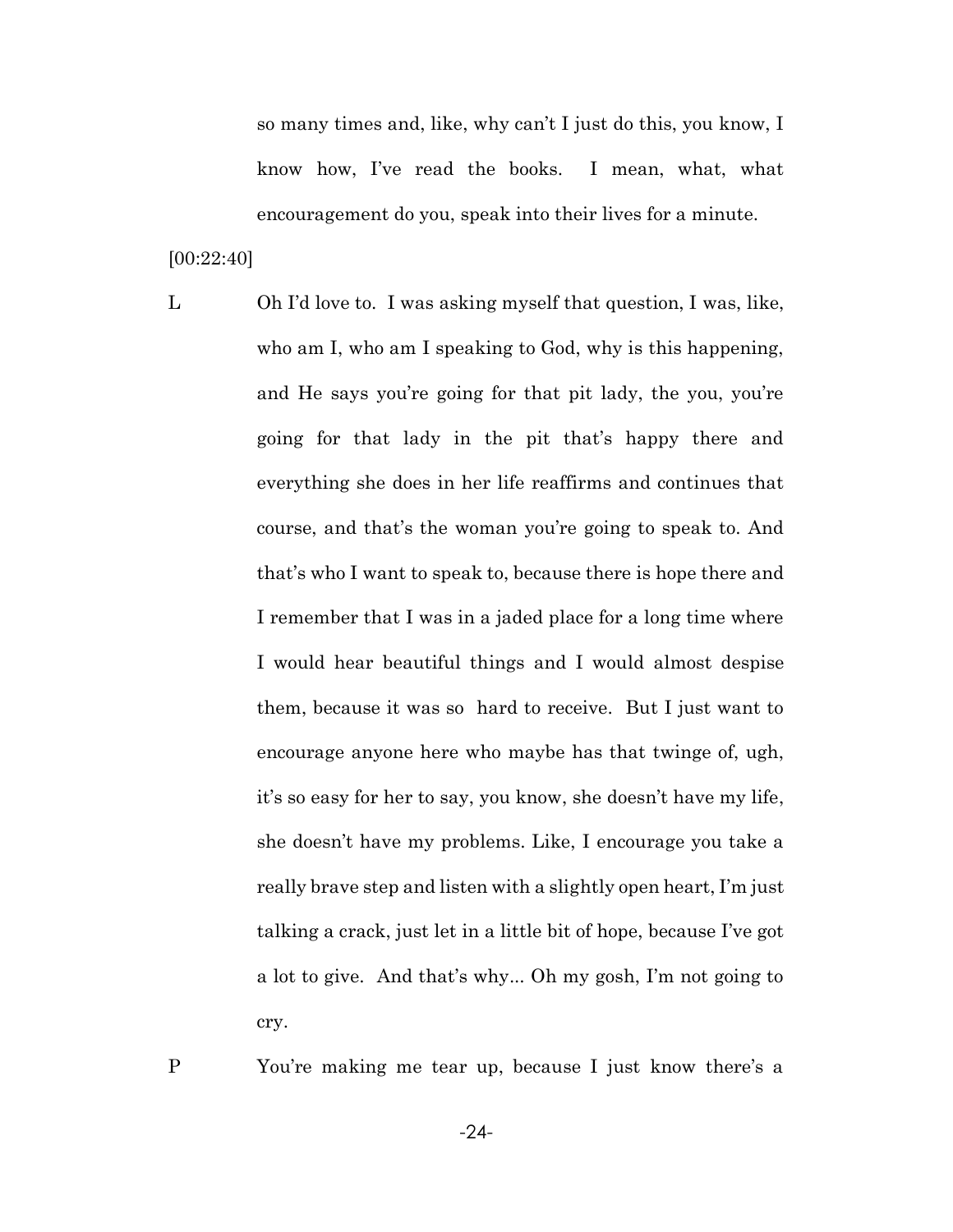woman needing this right now.

L And I know it's why I'm here, because there is such beauty waiting for that woman and she has given up on herself and everything she does says you've been given up on, but she needs to stop it right now. And you don't feel like you have an ounce of strength, but you know what, that's a lie. Because you already determinately decide that you are unlovable every day, with the most diligence that anyone in this world has, you are the most diligent self destroyer in the world. So therefore all you need is really just a shift of where you're putting that strength. You just need to shift it, you've already got it. And the greatest part about this is that strength that is so efficient in crippling her, in you, lady, is also going to equip you and everywhere around you, you will see life again, beginning in your own heart and then spreading. And you know what the best part about that is, that all you've got to do is the good, just do the good stuff. You drink your water, you get up and say God I don't believe I'm beautiful, but You say it, I don't believe I'm worthy, but You say it, and I'm going to believe it. And, you know what, and I'm just going to say okay, if You say it, I'm just going to say I'm beautiful, You say it, and I'm going to drink the water and I'm going to do the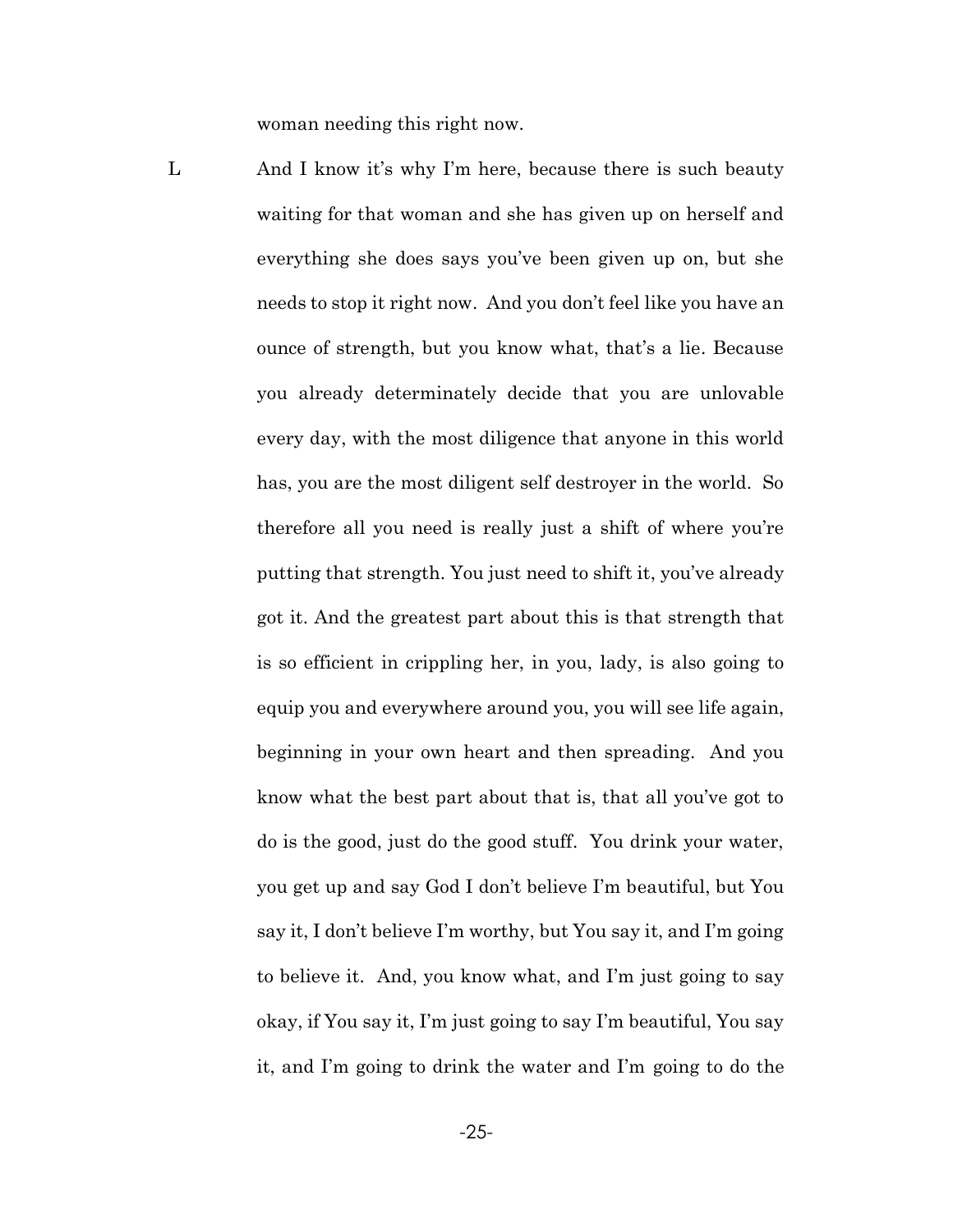little steps.

L And you know what one of the best things is, find a way to be committed to seeing someone, they don't have to be a perfect person, but see someone regularly that you're just doing life with. Get part of some kind of book club, do something where you're around people so that your heart and mind are focused on what it means to love others, instead of just obsessing over what is so wrong in you.

[00:25:31]

- P Yes, I think that's what Vange was saying the other day too.
- L It's community, you know, you get around it.
- P Something bigger than yourself
- L Yes and you need to remember that in those moments, that it's not so luminous and impossible and impending, because when you get around others then you eventually can let them in just a little bit, in time, it may take a while, have grace. But you'll have the ability to grow and to learn and to see that your problems are not all encompassing. And I just want to say, like, it did not happen overnight and it was disappointing and it was frustrating, but if you stuff yourself with good things it's going to get into you, it's going to and you keep making it... You know, in Trim Healthy Mama, for me, like, it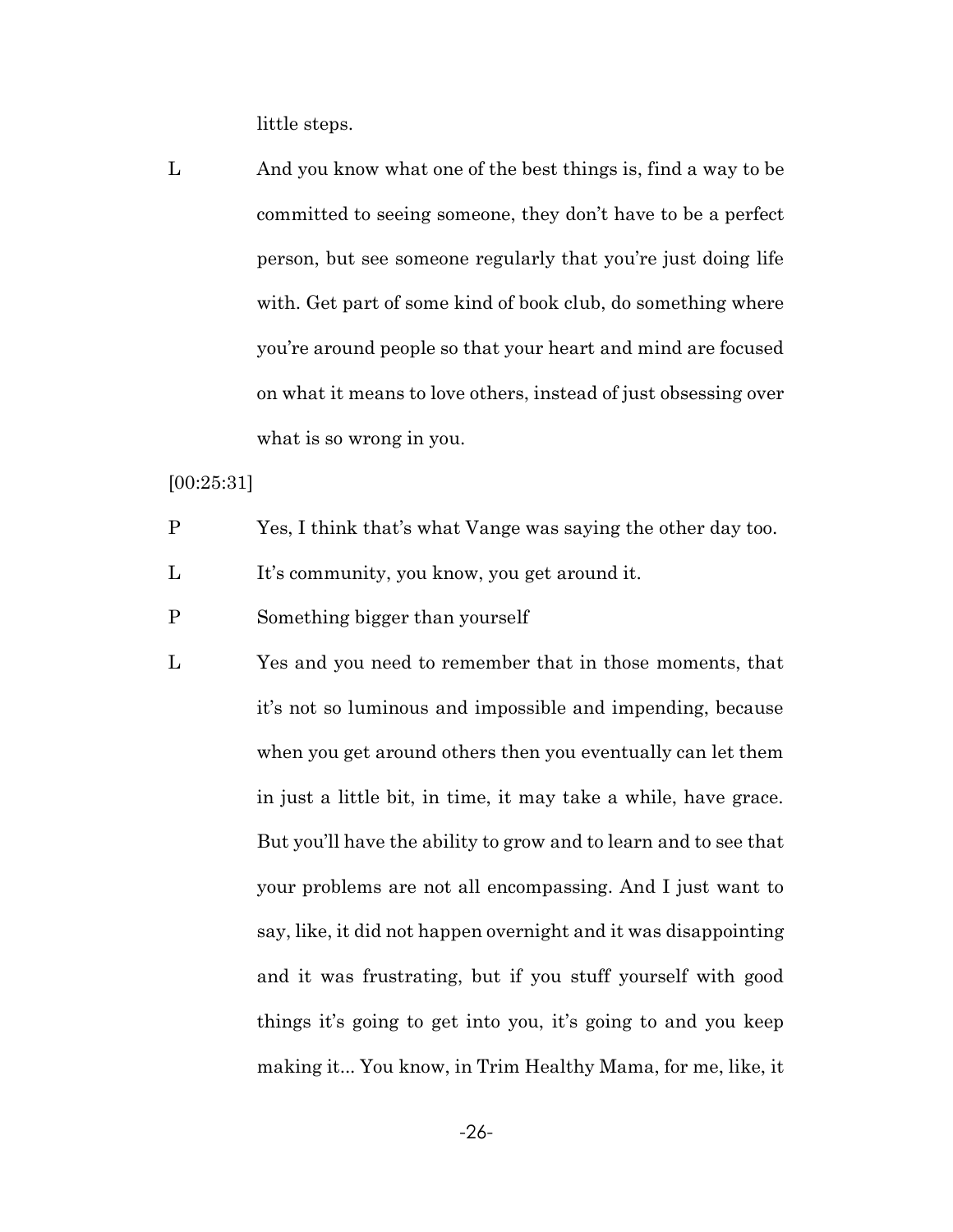was one of the things that I was able to feel overwhelmed with very quickly, with all S's and E's, but see we're really good at letting complicated things be our excuse for opting out, we love to complicate, it's a really easy way to add to that pile of things that are too hard.

- D Yes, it's actually a little form of self sabotage.
- L It is, it is.
- D Because if you can make it really complicated, well then you just don't have to fool with it, you know, so you overcomplicate.
- L You do and you don't have to do it all at once, that's the thing, and it's painful almost to do it slowly, because it's just so, like, to be honest, it takes, you need to slow steps, it's embarrassing and it hurts your pride and...
- D Well and to get real that this is a lifestyle now, this isn't your temporary diet.
- L You don't get three months and you're good, you know.
- D Yes, this is, you've got to change, it's a full on identity and lifestyle issue.
- L And you're worth building into that lifestyle. And it's a long process to get to knowing.
- P Or maybe even understanding what seems complicated at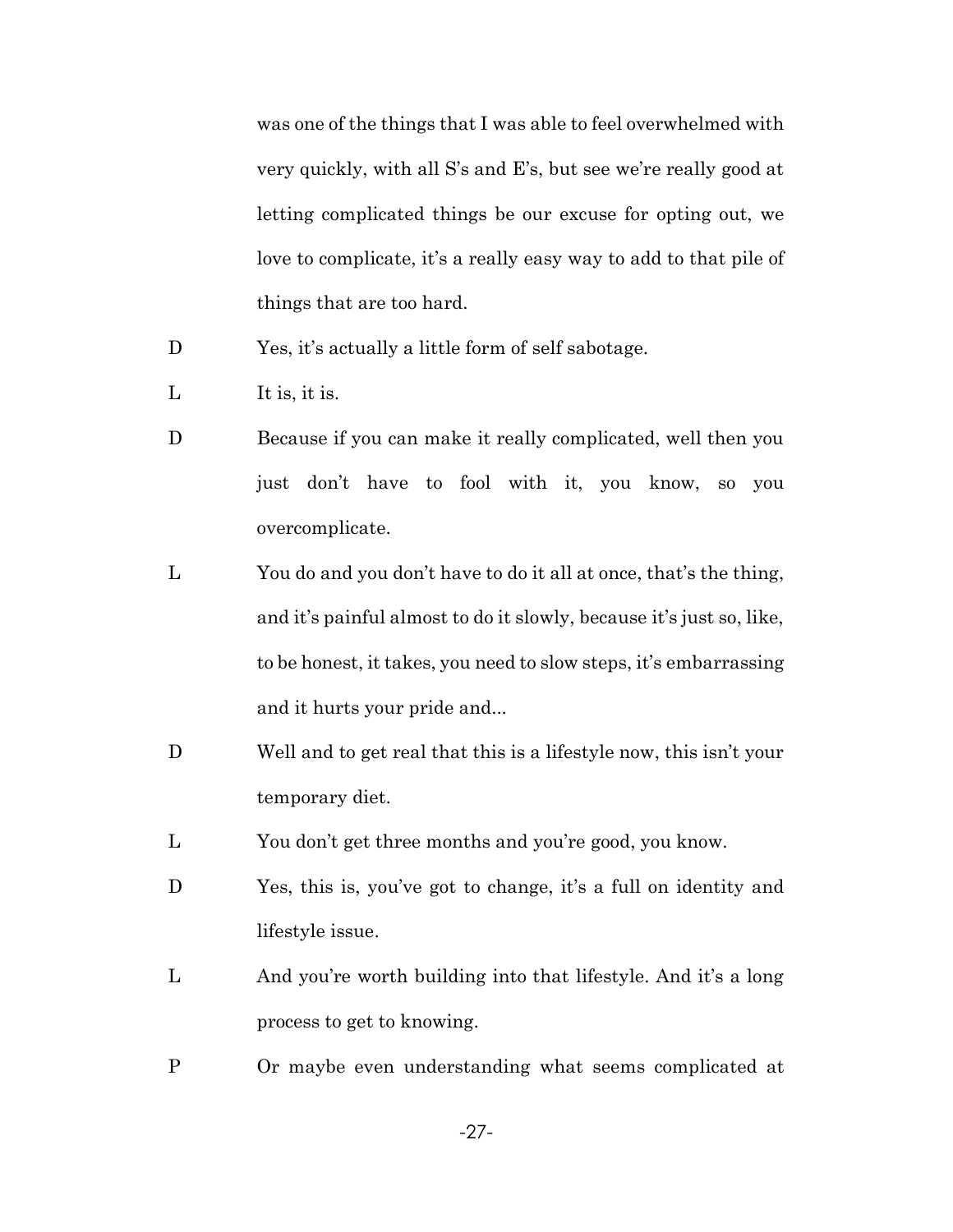first, you know, to me it doesn't, but, you know, Serene and I wrote the thing, but... But, yes, I do feel like people, and the last two PODdies have been about overcomplicating it, but truly it can be simple with a mindset of simple.

### [00:27:26]

L And you have to take it, like, you have to decide in your heart and mind that you're willing to let it be simple. Like, any problem that comes up to you, you can say that's too hard, I give up, anything, no matter how simple, it's like taxes, too hard, give up, you know, it's just not... You know, marriage, how many people, you just give up, I mean, you have to work through issues, you just do, it's not beautiful, you will fight and that's the thing, you can't give up and you love your husband or wife so much more when you work through the valley, you have so much more together once you do.

# D Oh yes, every time

L And so how much more will you love yourself when you work through things with yourself and be willing to be messy and work through and sweat through and believe truth. And, like, take the Trim Healthy Mama, and for me, take the things that you already know you love, simple things. Like you've said many times, and for me it was, like, the burger salads, I could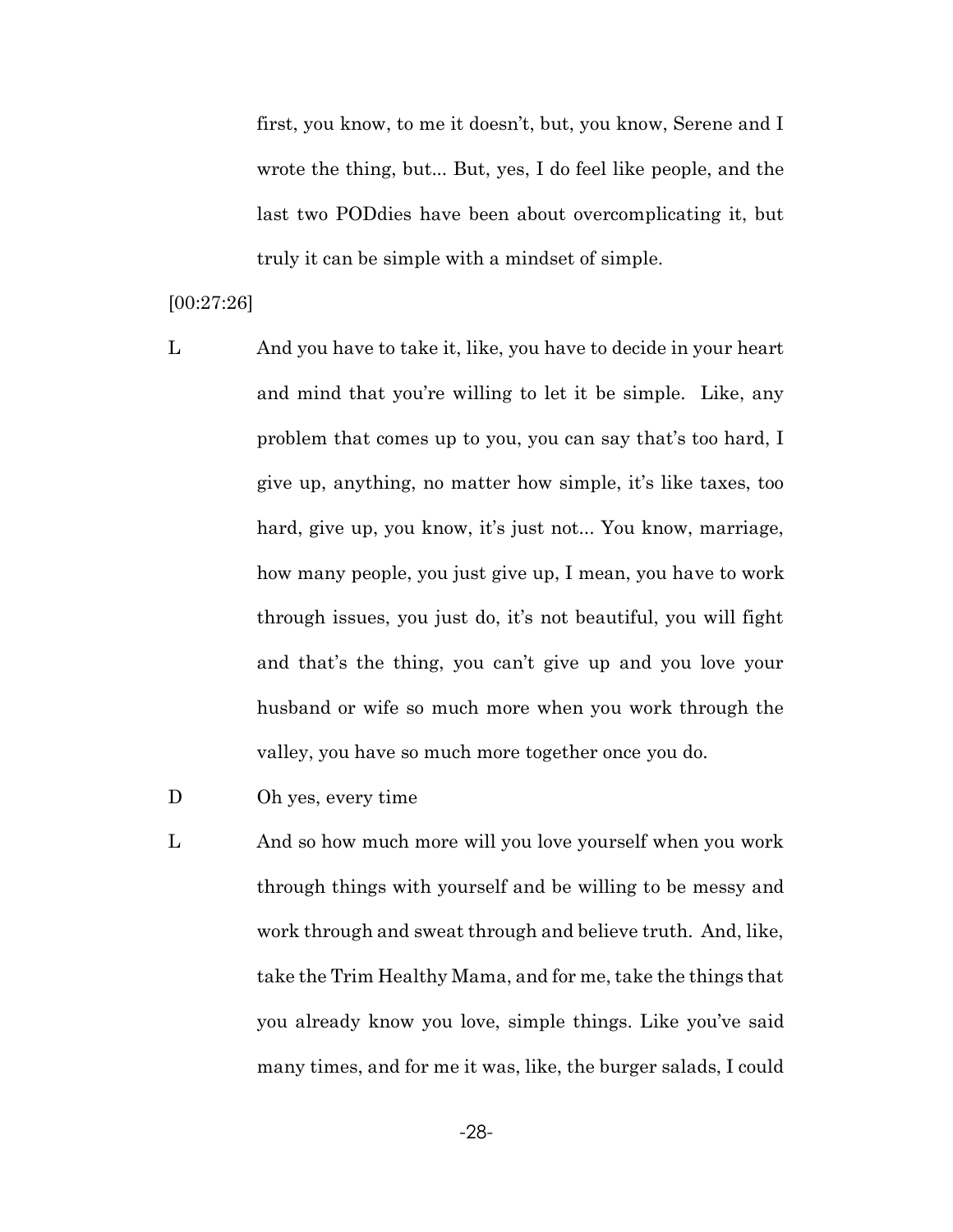put burgers on salads, chicken on salad and I could make eggs in the morning and I loved those things, the Trim Healthy Mama pancakes, I would make, like, massive, I still will make massive batches and freeze them and I can pop them in the toaster.

- P That's brilliant.
- L Because then it's like an Eggo, you know.
- D Homemade Eggo
- P That's brilliant, and that's basically three ingredients, cottage cheese, egg whites and oats.
- L And it always makes me feel like it's a treat.
- P I mean that's simple
- L I always feel like it's a treat, no matter what, like, you can't convince me otherwise. And so you have to find the things that are like...
- P That is so true, that, again, it reaffirms, no this is simple.
- L They may excite you a little bit, you're, like, oh that, I mean, I can do that, that's real, you know, and you just take it one meal at a time, one item swapped out and learnt at a time. I mean, still to this day if I pick up the cookbook I get so excited, I almost burn out immediately, I'm, like, I've got to make it all, and then I don't make any of it.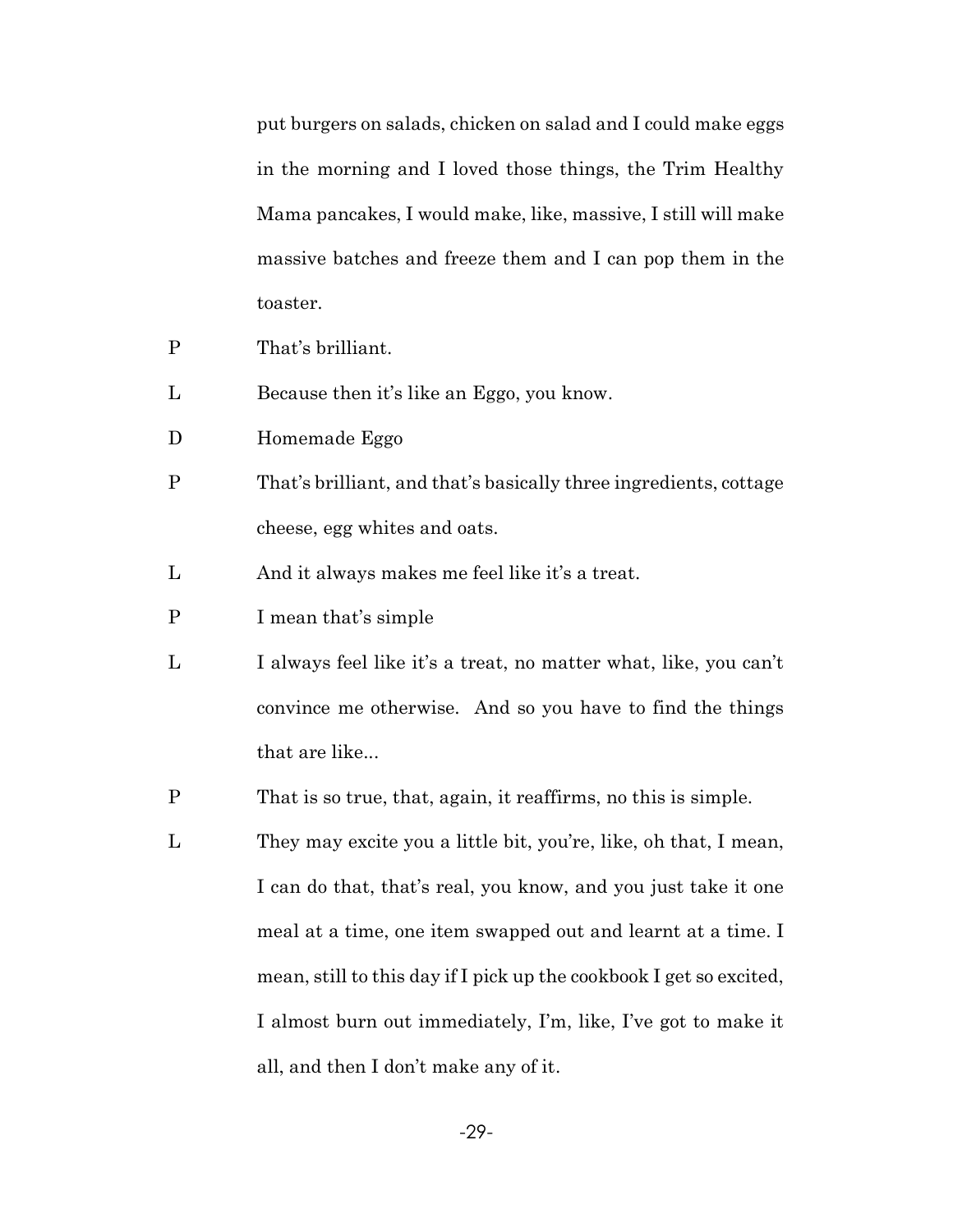- P Yes I know, exactly yes.
- D But the, so the, kind of, your Sweat Pant meal is the toaster jacks, right?
- L Oh totally, totally and sometimes I don't have the space for it, so I just make oatmeal, I just do overnight oats or, you know, and my sister-in-law just taught me how to make granola, so that just blew my mind.
- P Yes, because, so you're just, you're just a simple, keep it simple person.
- L I have to keep it so simple.
- P Or else it's donuts, right?
- D Of course
- L Yes, and it's easy, it's easy, and for me, like, I know that you all are, like, super planner people, but for me I, I've got to have a very simple but a very doable plan.

### [00:29:43]

- P Hey, you're listening to the PODdy with Serene and Pearl, and I'm Pearl, and who are you?
- S I'm Serene.
- P Are you the sort of person that, sort of, needs a weekly menu?
- L Oh I've got to, I know everything I'm getting at the grocery store, every single ingredient.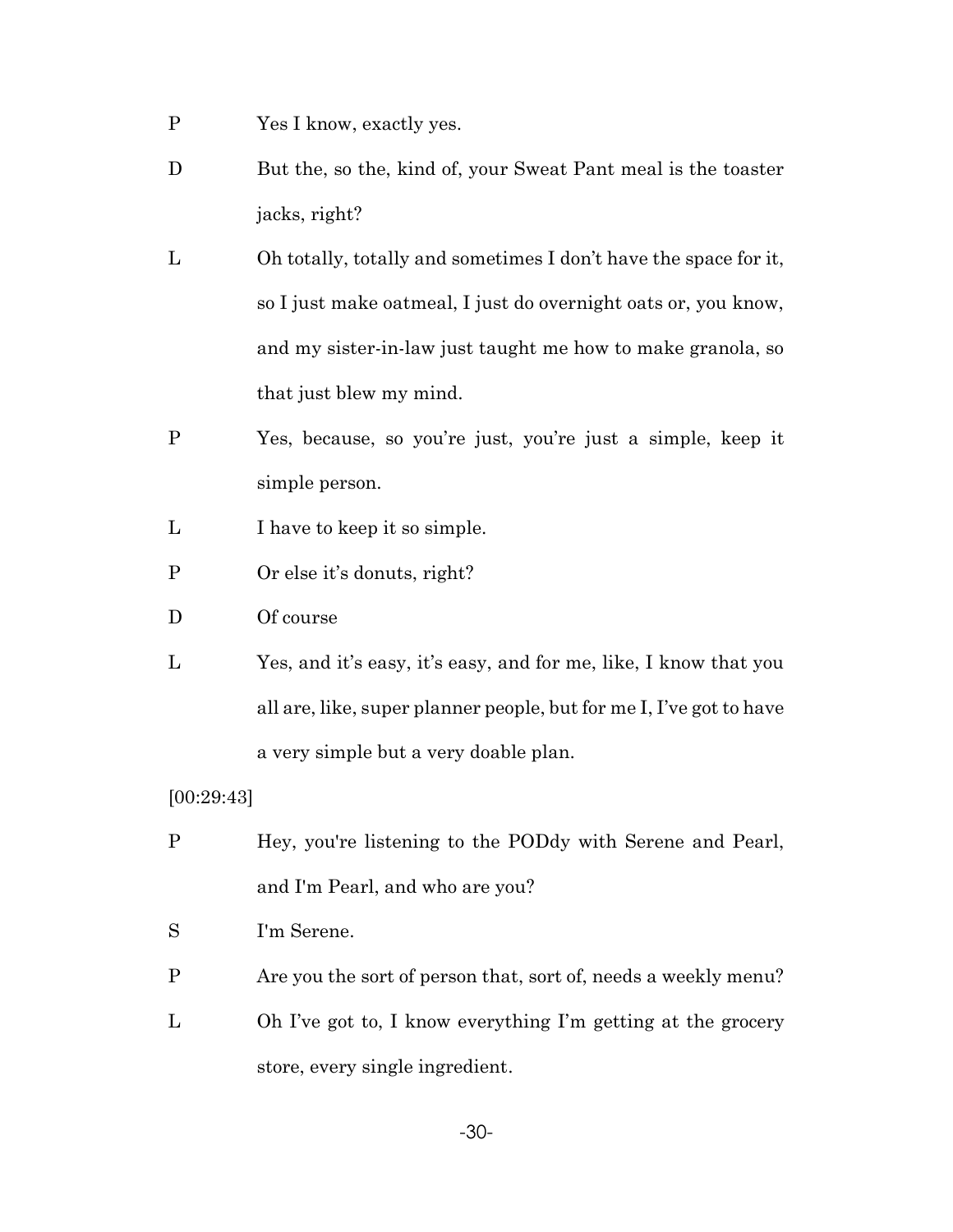- P So what happens if you have a week, and this is a question maybe because I'm not a planner, if you have a week where you don't write out that menu plan or get on the computer and do it, will you completely fall off or can you wing it now after, after, you know, being a seasoned Trim Healthy Mama?
- L I can mostly wing it, but I'm more vulnerable, like, my husband would be, like, ugh, let's just get pizza and I would be more likely, because I'm, like, I actually, I don't know what else we're going to do. And then I get, like, I can't even see healthy options anymore, because I haven't planned them out and I make it too big.
- P So this is interesting, into the mind of a planner, I'm getting into your mind here right now.
- L Well, and I had to get really simple with planning though.
- P Okay, so what, tell us how you plan, like, a week?
- L Well, I keep it so easy, I have…
- P Do you write it out or is it in your head?
- L Well I have a little app, because I always lost my lists, so on Google I have a calendar thing that says groceries and I just break it up into produce, dry good…
- P But are those meals that you have in mind or is it just a grocery list…

-31-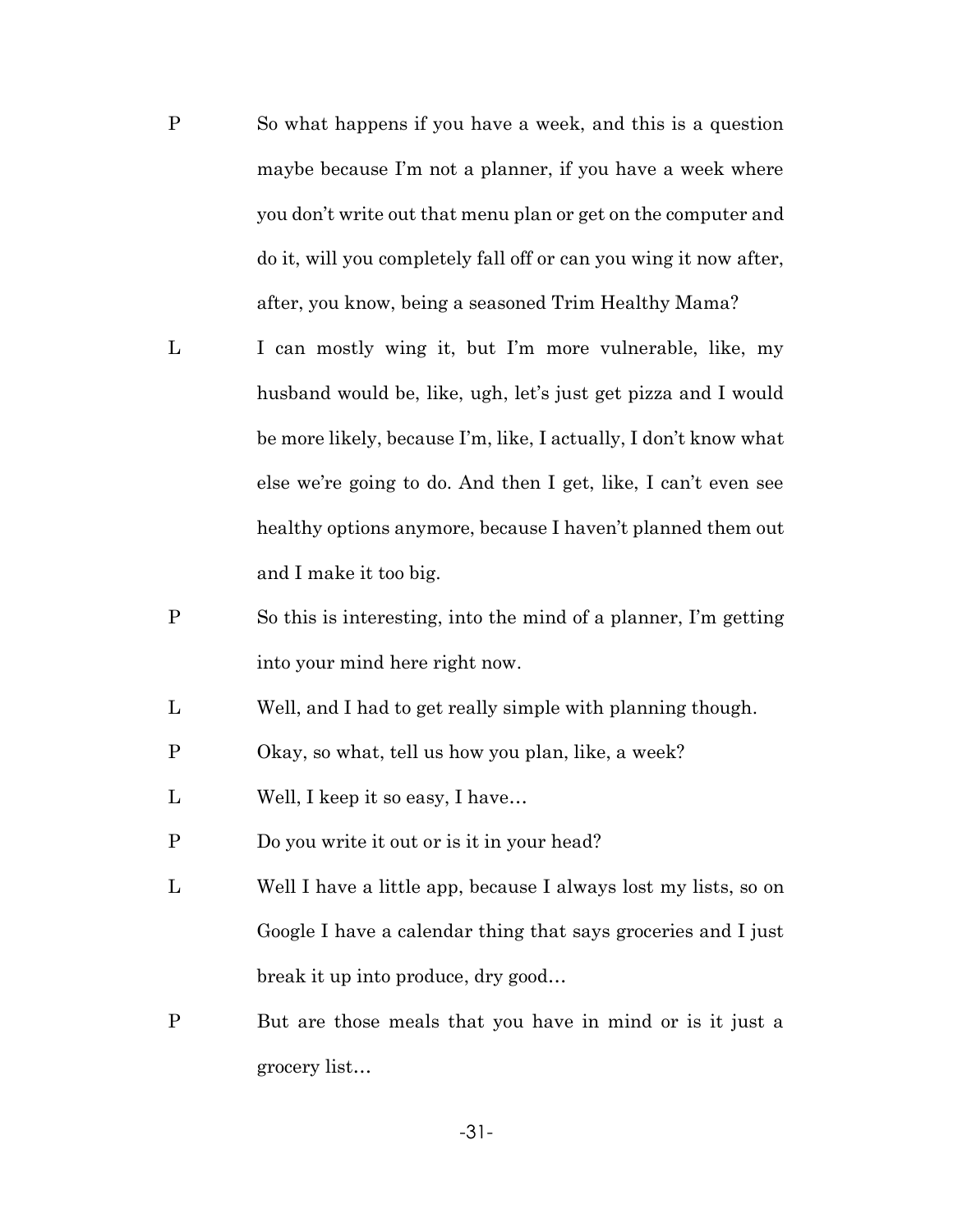- L Well I just do the grocery list and under it I choose two breakfasts, two lunches and three or four dinners, and then two different drinks I'm going to alternate, that's it. And I make enough to make that spread throughout the whole week.
- P Okay, so that's brilliant.
- L That's it, because I get lost otherwise.
- P Okay, so that again, because people are going to want to hear this, people that think I need a basic plan but so much planning is so complicated, so say what you do again?
- L I have just this five by seven white cards and I just write down simple scrambled eggs on the top and I do that with every meal, I write it simple and I choose every week just two breakfasts, two lunches…
- P So you alternate those that week?
- L Yes, I'll do, like, scrambled eggs and oatmeal or pancakes, that's like my go-to Sweat Pant stuff, it's going to be oatmeal or pancakes. And I will, in the morning I'll wake up and I'll make the scrambled eggs or I'll make oatmeal, or I'll warm up pancakes and that's all week, that's what's going to happen, until we run out.
- P Yes and then maybe another week you might change up or are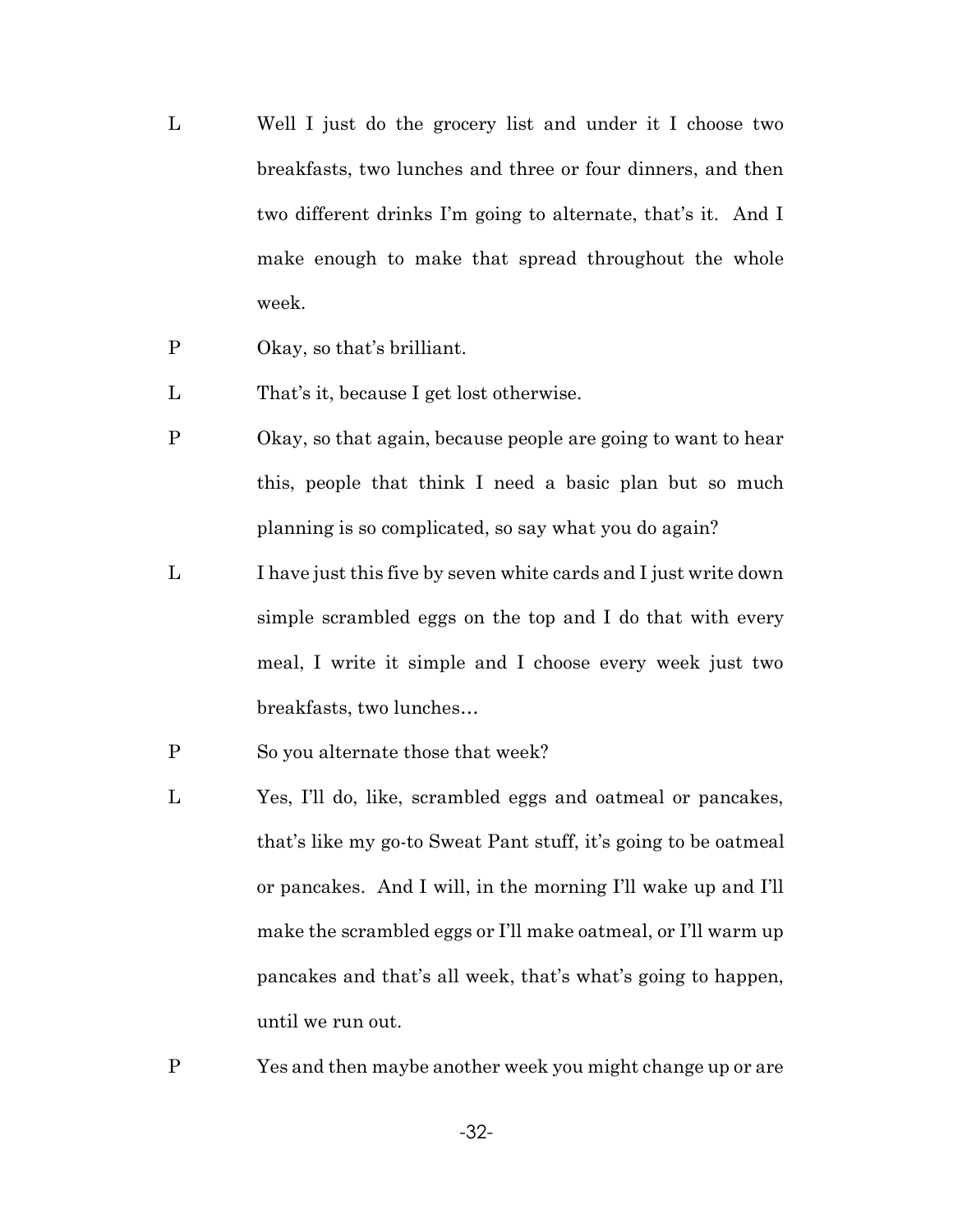you pretty much doing the same thing every week for breakfast?

- L Like, pretty much, the eggs are almost the same, eggs will go either to scrambled eggs or I'll make a big casserole, I love those because my husband can grab it and go out the door, and sometimes he just has no patience for the four minutes it takes to fry it up, you know.
- P Yes exactly. And so then lunches are just a couple, what are your Sweat Pant lunches?
- L Well for me I keep so easy, like, I try to make recently, I used to do lunch meat, trying to just cook up a bunch of chicken and give, because for the girls and me, and we'll do either a chicken salad or just, like, a dissected sandwich for them, like, you know, all the sandwich stuff but separated, because it's going to be dissected. And I love chicken wraps and, like, mostly chicken things. I really enjoy spaghetti, so if I'm going to do a big spaghetti squash, I'll do a spaghetti thing.
- P And what are your dinners, your basic dinners that feeds your whole family?
- L Well, typically these days I try to keep it very simple as far as just meat and veggies.
- P So you just have a meat and have a veggie and maybe have a

-33-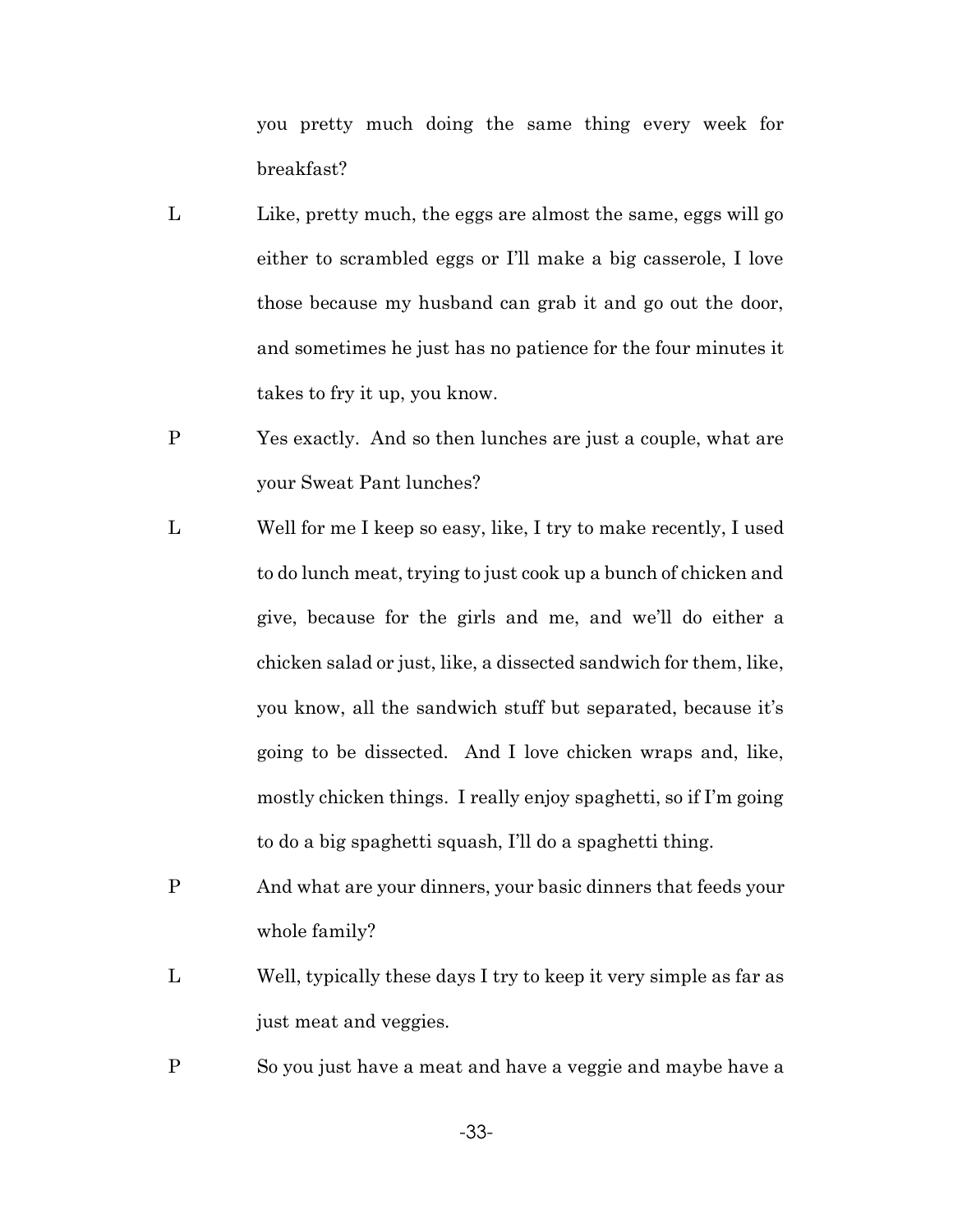side salad, yes that's simple stuff.

L And I'll add some potatoes or rice for the others.

- P Can I talk to you about that, you have some children, obviously you need Crossovers, so that's what you're doing, potatoes and rice for them, your husband, he's a slim guy, right, so a lot of women get frustrated with this because their husbands can drop weight, you know, easily, they can't, you know, how do you, how does, how does that work in your mindset, how is it working, have you ever felt resentment towards that or this is too hard when he's not on the plan like me?
- L Oh for a long time that was a huge hang-up and he would make little comments, oh my gosh, poor guy, I mean he got it, oh that's easy for you to say, evil women comes out. But, yes, no it was that way for a while, but it's funny as I've stayed on plan more and more, I've actually lost, I'm, like, finally lighter than him, and he has, like, a pudgy belly, and he'll, like, it's not much, for a skinny guy, you know, but he'll just be, like, oh look at this.

[00:34:01]

L And it's funny because the other day, and this is just a longterm win, a long-term win, I mean, he'd be, like, oh you're on

-34-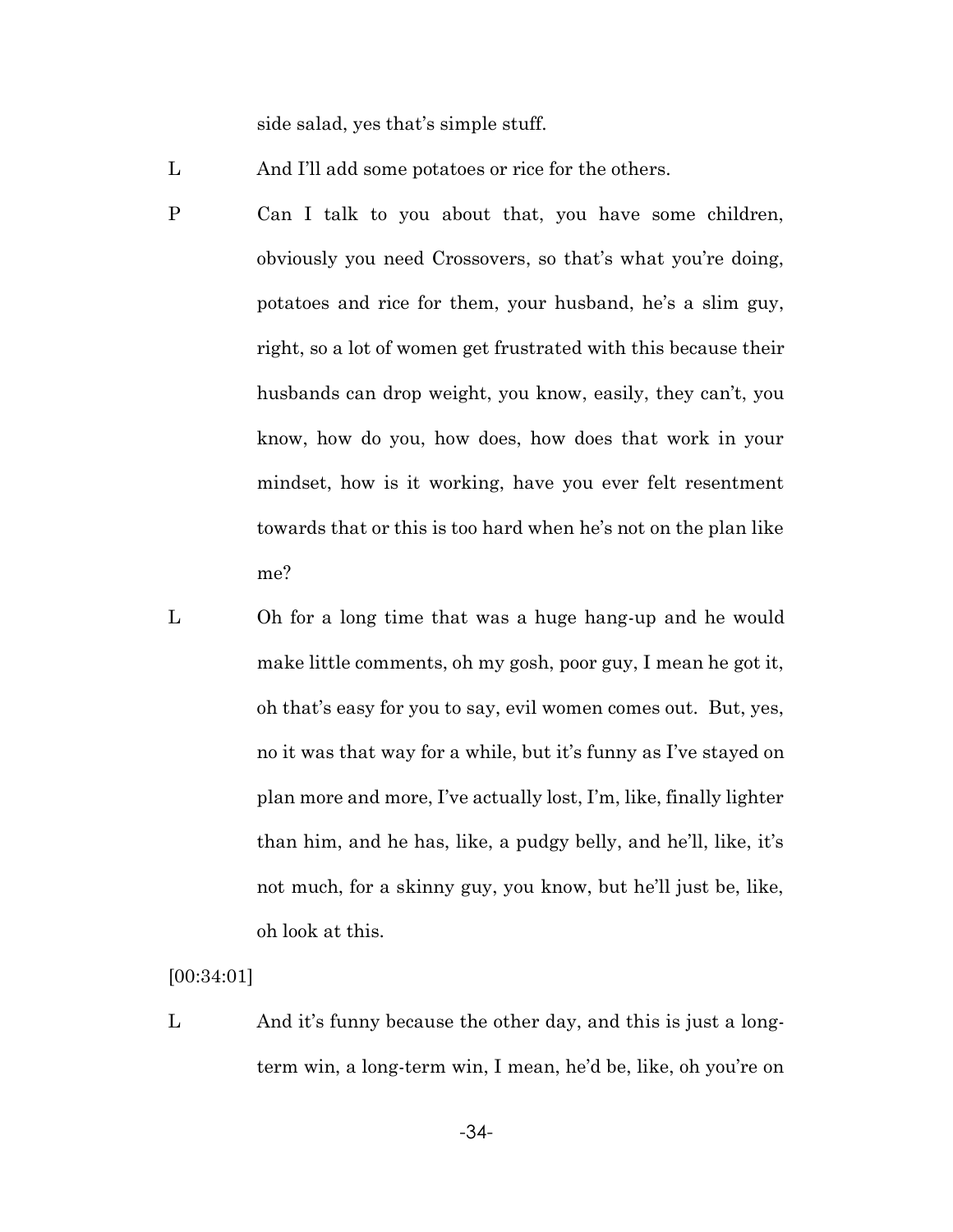Trim Healthy Mama, whatever, and he would comment on all the meals. Like, I'm not good at I'm really bad at cooking, guys, so he had lots to say about my cooking. But I'm getting so much better, this week he told me, oh you make the best chicken roast, and I'm, like, these words just happened in my life. I'm, like, yes, of course I do.

- P But you could have given up long ago, just from little comments here and there, right, because you could have said, well, I am not a good cook.
- L Oh and I did.
- P You could have labeled yourself that forever.
- L Oh that's part of what my fall-offs was, like, he doesn't even like my cooking, why am I doing this. But now I'm so steady on it and then just last week he said, you know, I really want us to get hydrogenated oils in our diet, I really want to get rid of frankenfoods was the word that he didn't know.
- P That's funny.
- L But he wanted to get rid of all of them and that meant tortilla chips and tortillas, but it was so, such a sweet thing, because he actually basically said I would love to do Trim Healthy Mama, without so many words. And so just slowly staying on has, kind of, like…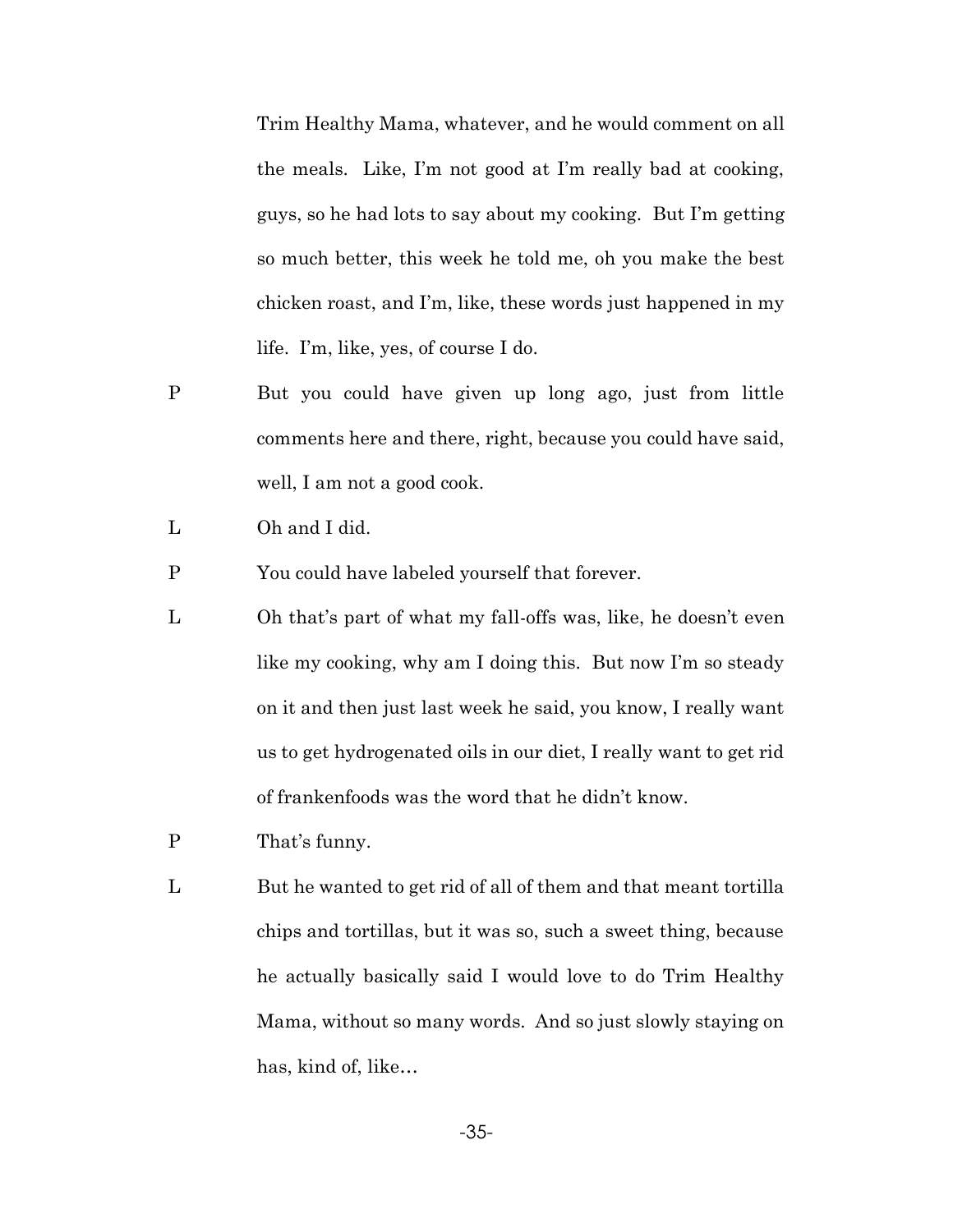- P Isn't that amazing. I cannot tell you, like, the endorphins in my body right now as I've listened to your story.
- L I feel like I'm in a massage chair.
- P Because it's so good and obviously you're not perfect, but I'm not perfect, I don't, you know, people say I'm 100% on Trim Healthy Mama or I'm 98% or I'm 87.3%, I have no idea what I am, I'm a Trim Healthy Mama, when I go on vacation I have a few off plans when if my husband takes me out, I might have dessert occasionally. I'm usually sticking to my Trim, to my meals, but I'm a Trim Healthy Mama, and you are too and we're not perfect but we're looking forward not backward. And that's just what I want these ladies to catch today and honestly you have just, like... Ooh it's all over me. Danny.
- D Oh I'm feeling it, yes, you know, I looked around, like you, many years ago and I just hated everything I saw in my life, except for my wife and kids, they were the, you know, they were always the, oh well, at least I've got that, but everything else.

## [00:36:00]

P But you resented the time you had to give to them when you

-36-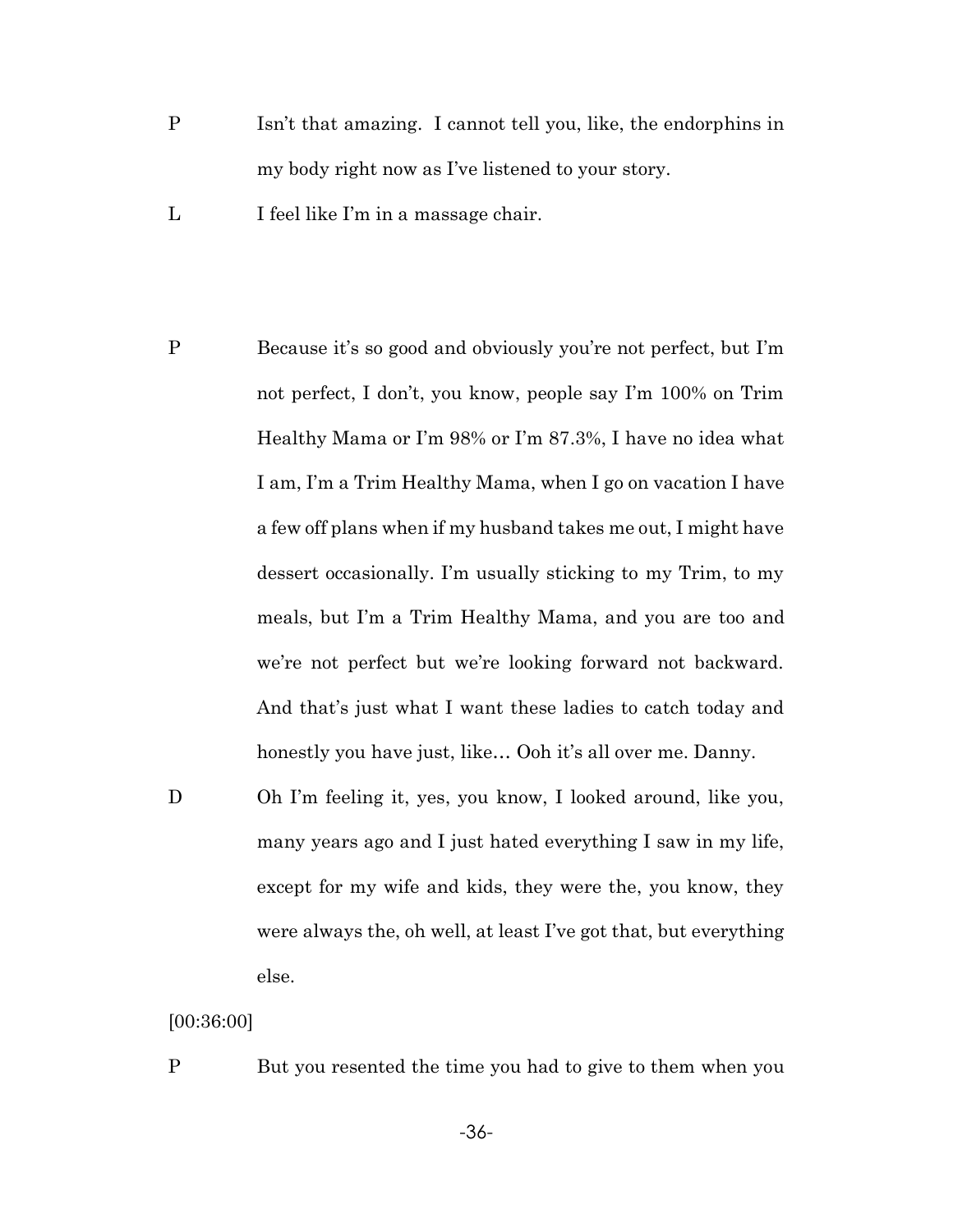walked in the door.

- D Of course, because I want to get back out there to fix all my things that I hated. But I had to accept the responsibility that all of those things I built, I made those things, around five years prior, that's usually when you start sowing your seeds of whatever is going to result, success or failure. And once I really swallowed that ownership and got brave enough to, kind of, start putting the work in, and most importantly change my identity of what I, you know, I'm the blank guy, I'm always doing this, I'm never doing that. Once all of that, kind of, internal dialogue changed, it was, like, overnight. I don't mean everything got better overnight, but I mean it didn't matter all of a sudden, because I had the wings.
- L It no longer defined you.
- D Right, I can fly now. And then, I don't know where I'm going to explore, but I've got the wings. And once you get the wings, man you see everything so clearly, everything opens up.
- L And it's finally okay and every hiccup you come across, like, every, well everything that may go slightly wrong, is no longer, like, your defining moment, like, now it's all awful
- D Right, what does mean, and that's a huge thing, is every little thing that happens, maybe you call it a failure, you begin to

-37-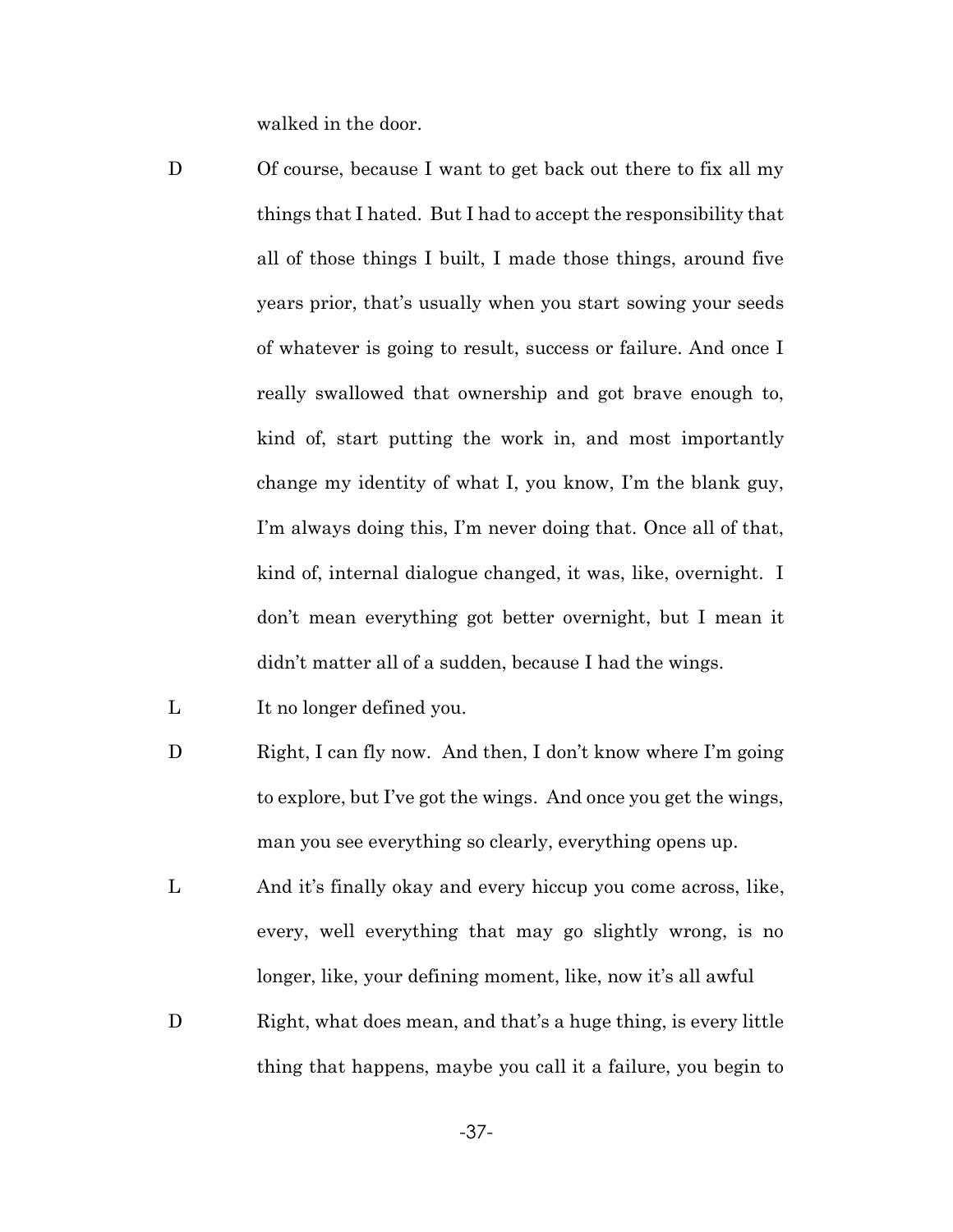ascribe such powerful to it, what does this mean about me, it means nothing, it's means nothing, you're free, you're limitless, you've got the power.

- L Yes exactly.
- P Oh man, that's good, it's good stuff. Hey, Danny, do you have, because I know that Leah could probably help me with this, Serene's not here, but do you have a question, we are so behind on listener questions mate, and we've got a couple of minutes, we've got, like, two or three minutes.

[00:37:54]

- Announcer Hey Mamas, do you have a question for Serene and Pearl? Send your e-mail to support@trimhealthymama.com.
- D Right, we're going to take a question from Micah from Oklahoma. Dear Pearl…
- P What
- D I just... Dear Pearl, Dear Purr is what it felt like coming it, Dear Purr.
- P Dear Purr
- D Can we start over?
- P No, just keep going Danny, you don't get to start over.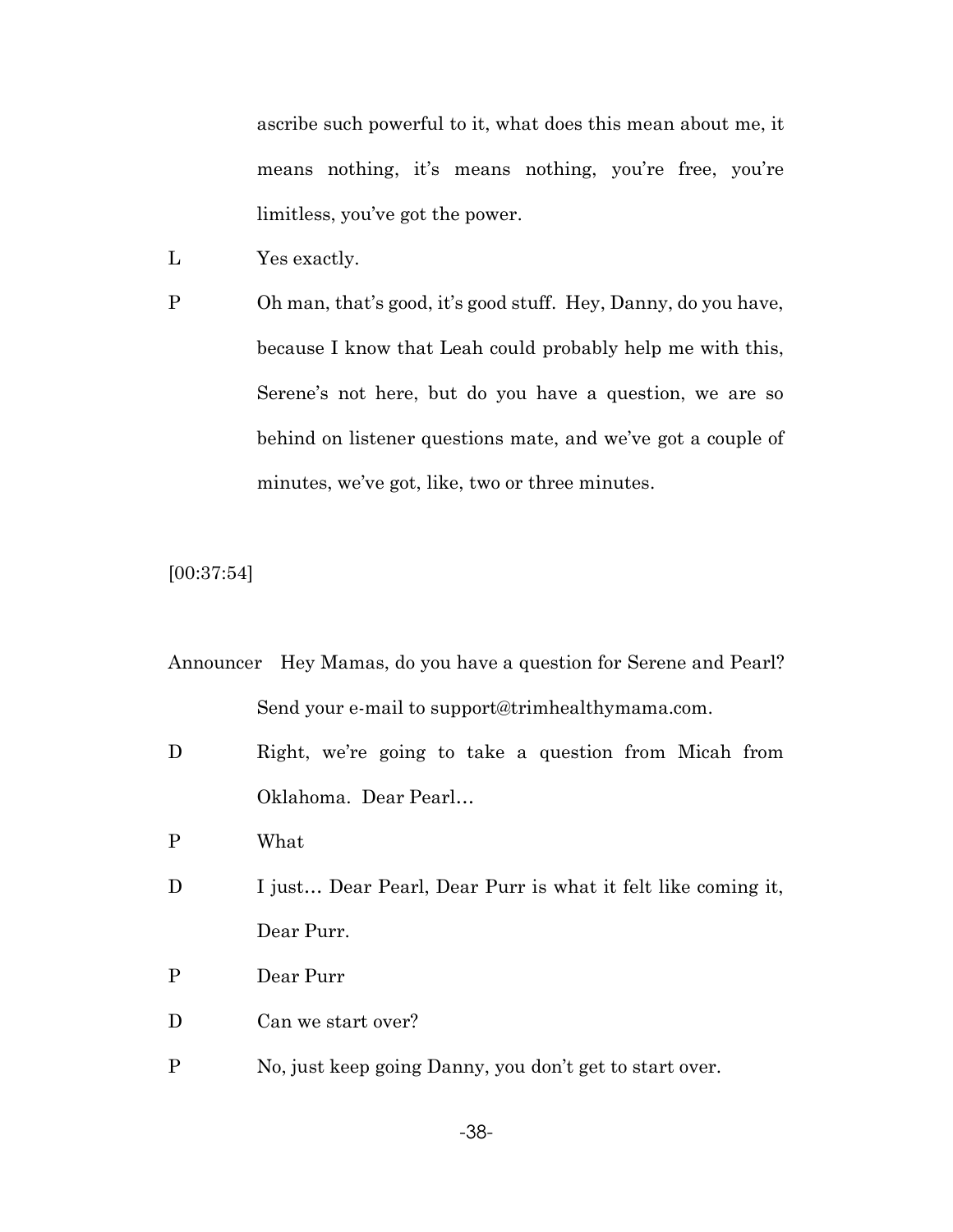D Dear Pearl, Serene and Dan-Dan, she wrote, I'm approaching my third year of walking out the Trim Healthy lifestyle.

P Walking out, I love that, that's very poignant for today.

- D So fitting, so fitting. What a life changer! So thankful for you, there is so much I would like to share with you, but I'll keep this e-mail brief. Can eating the THM way change your metabolism for the better over time and if you were to give your top three tips for encouraging a healthy metabolism, what would that be? Thanks, Micah from Oklahoma. P.S. I'll have a total fan girl moment if this is read on the PODdy. Micah, fan girl away sister. And Pearl
- P Yes okay, and you're going to have to help me here Leah, you're the guest of honor today. I would say, Micah, yes if you do THM and you juggle your carbs and your fats, it can totally boost your metabolism. But did you see what I said, if you do it by juggling your carbs and your fats. If you don't eat enough carbs, it's bad for your metabolism. Guess why? Your thyroid needs carbs to flourish, your thyroid also needs healthy fats, but it is really reliant and there's many studies that show that your Free T3 hormone, which is your active thyroid hormone in your body can go down if you're not eating enough carbs. And so you need to eat those gentle healthy slow burning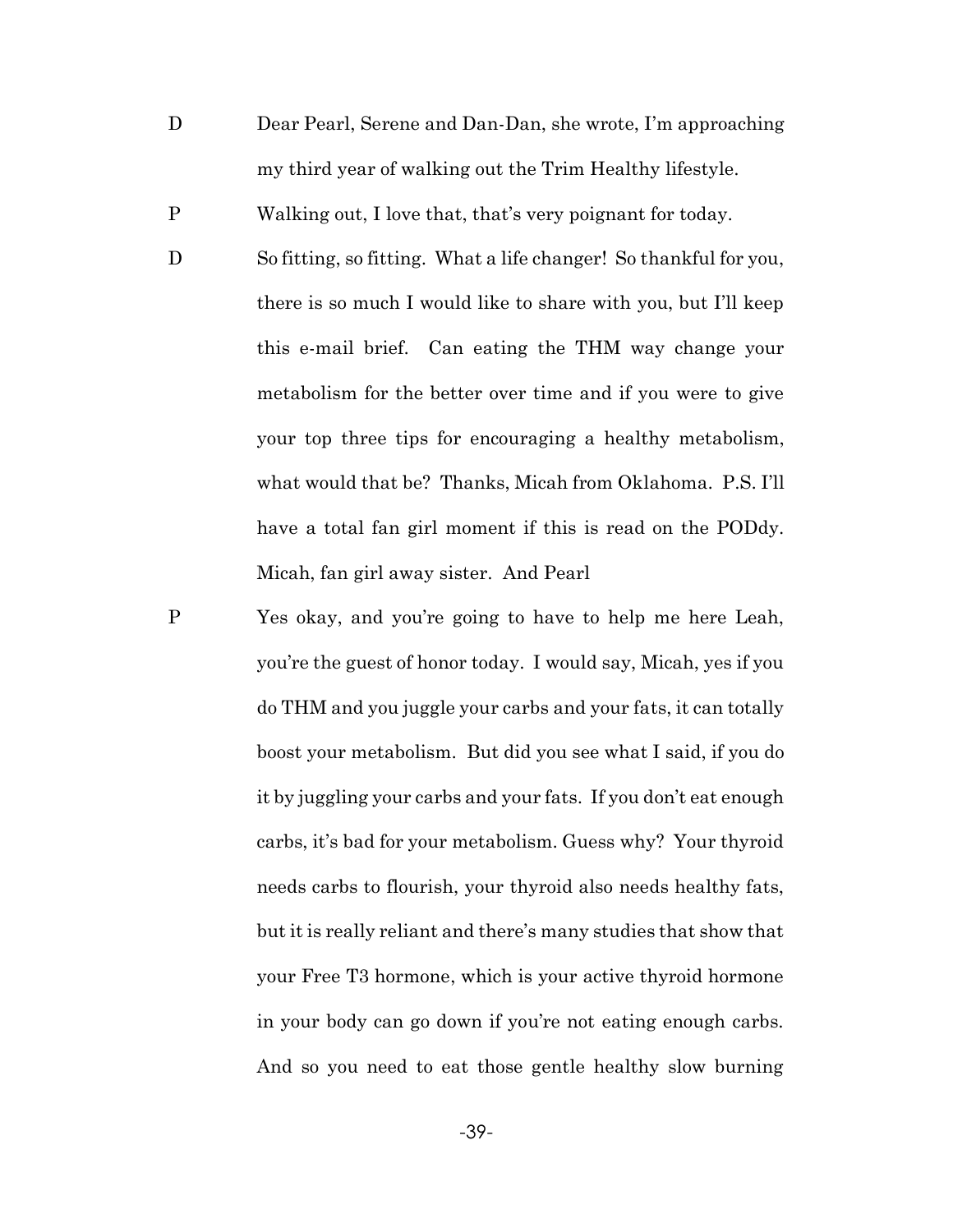carbs.

- P So my top three tips for keeping your metabolism on fire would be, yes, don't forget your E meals, number two, coconut oil people, it revs your metabolism, don't forget about the good old standard skinny chocolate or just go take a teaspoon of coconut oil, I'm known to do that, and I know some people might think that's weird, but man I do that, especially if I'm cold.
- P Watch what happens, if you're cold go take a teaspoon of coconut oil and then if you have a Rebounder, then go jump for five minutes, you'll be a thermostat. Or you can do MCT oil that really boosts your metabolism too. Thirdly, I would say change out, no we already talked about changing outs carbs and fats, but do include your leafy greens and change up your proteins.
- P If you're stuck eating red meat all the time, there's a place for red meat and it's on Trim Healthy Mama, but I want you to eat some good fish too. You know, we want a balance in proteins and that will shake up your calorie load, which shakes up your metabolism. When you're doing the same thing all the time, it's really bad for your metabolism, so we want change ups. And so change up your proteins, change up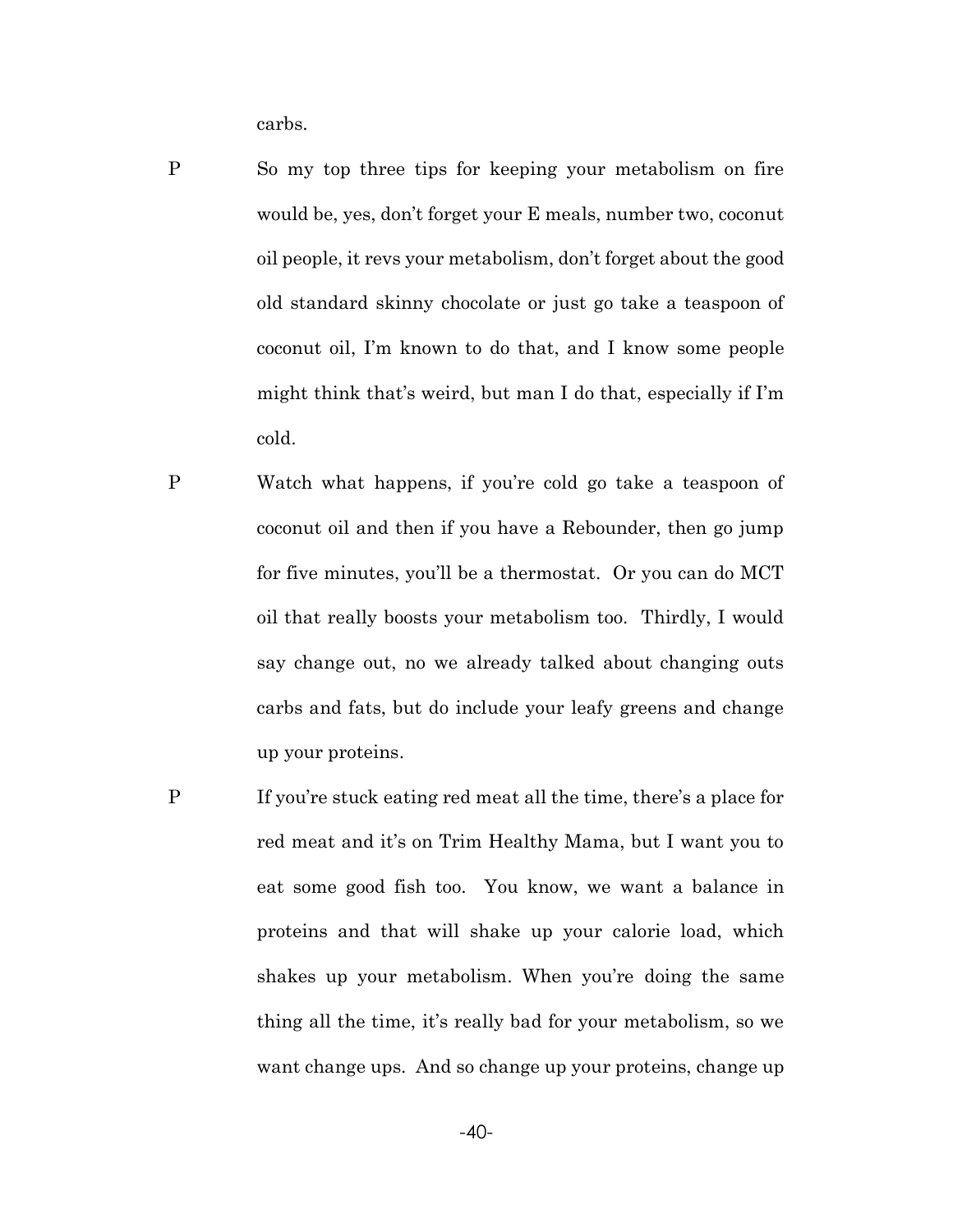your fuels between carbs and fats and eat your greens and your metabolism is going to be hunky-dory. Do you have that word here, in the US?

- D Hunky-dory, that does exist, although it's been out of use for some time.
- P Well it's come back in. Do you have anything to add, you're in Serene's seat Leah, it's a seat of honor.
- L Oh my gosh, the pressure is real. Well, I have to say, like, as you were talking I actually could agree with you, I could see, like, thinking back when, I get heavy on red meats, especially heavy on red meats and eating too late at night. Those will, really, like, it just takes me forever to drop anything.
- P Well, it's because eating late at night and then going to bed, you're not doing anything in bed, you're not burning any fuel.

L I like to shift my fun stuff to the midday if I can.

- P That's brilliant.
- L And I just like...
- P Like your fun cakes and stuff

[00:41:53]

L Yes and, you know, when I get, like, into such a rut, like such a, I just want to eat everything at night, I would start to just drink more, like, smoothies and stuff in the evening and see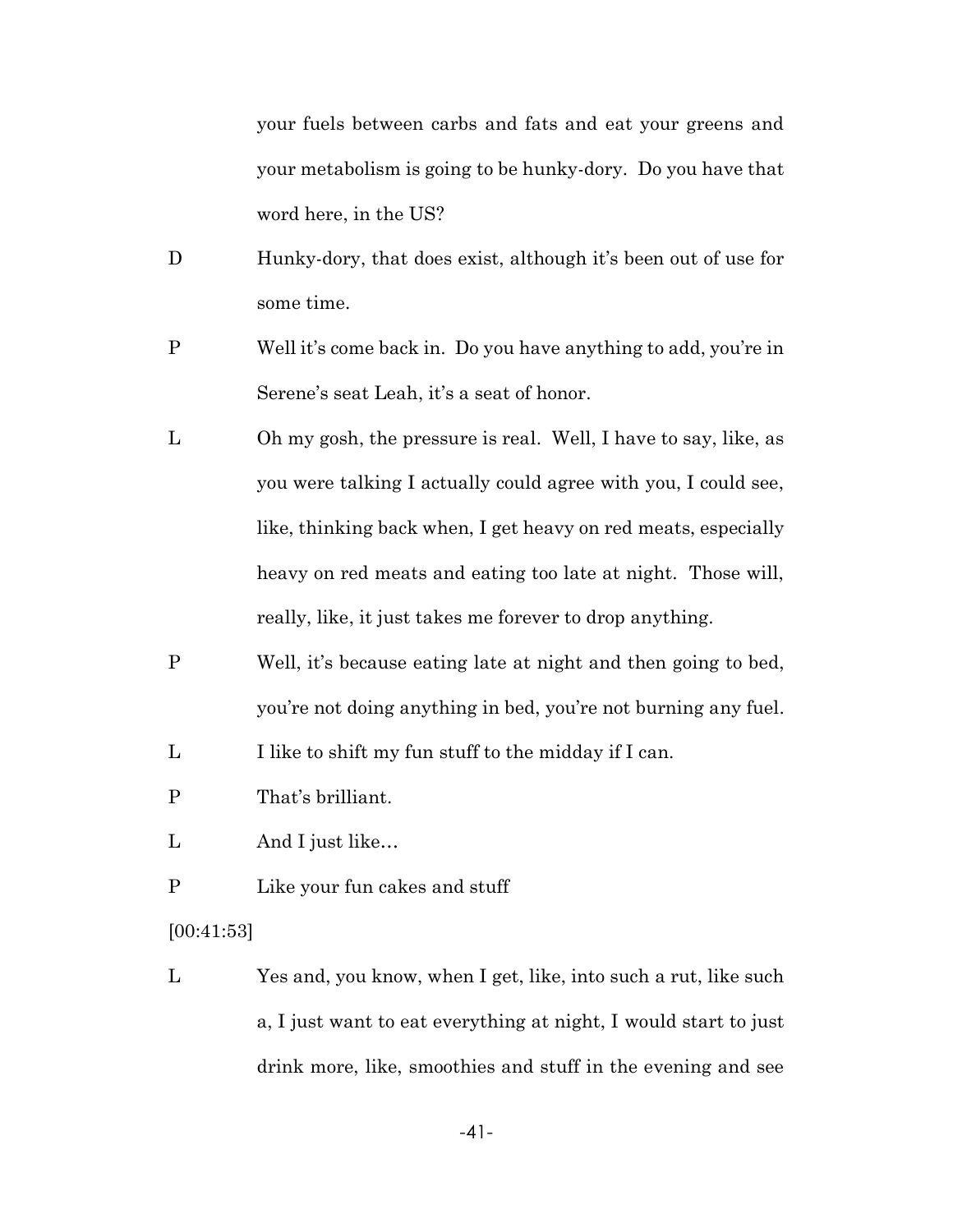it as a midday meal, like, you know, I'd still eat, like, a small dinner, but then I would have some kind of shake to hold me over. So between, like, the after dinner and bed I wasn't still stuffing my face.

- P Okay, so a lighter shake, like a Fuel Pull shake or something, that really helped you. Yes, because we're not saying don't eat after dinner, although that works for some people, you know, if you had your dinner you're okay to stop eating. But some people need that snack in the night and, you know, and it's good, as long as you're not heavying it up all the time, right.
- L Yes and, I mean, you have to be honest with yourself too, like I've recently been really intentional about writing down the meals I'm going to eat. And then when you do that you actually will realize what it is that's probably holding you up. If you don't even know and you're in denial about what you're putting in your mouth, you know, you won't even know what to change.
- P Yes that's so true, and that's good for some people. Danny, do you have anything to add, you have a natural high metabolism, you're a man and you're a thin guy, so really I don't know what you can say here.

-42-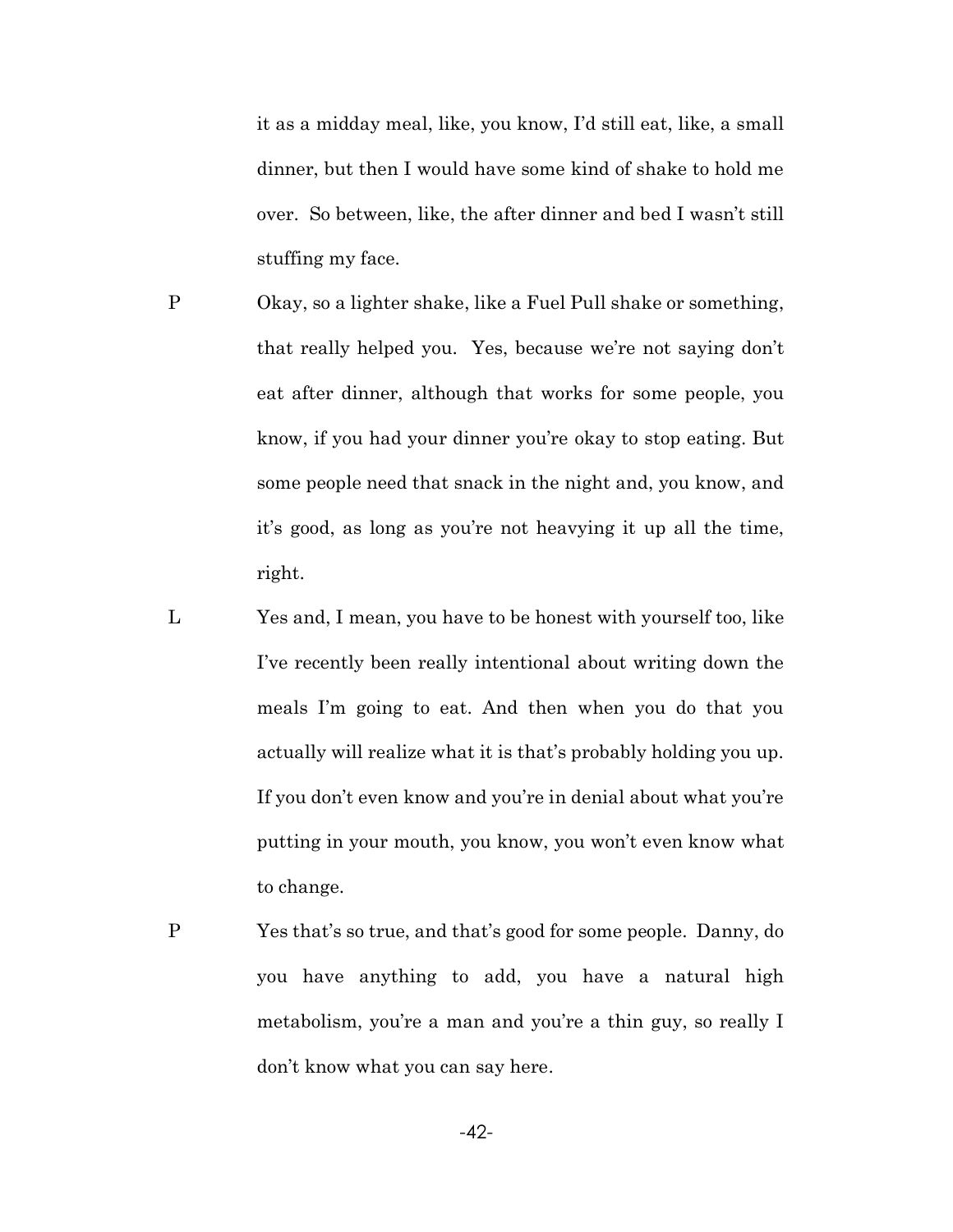- D Yes, probably nothing, I mean, my metabolism has been high since I was a child. You know, when I was little I really struggled to properly chew and digest meat, like, I couldn't eat meat, it was, maybe it was a mental problem, but I've always been rigged weird from the start. My metabolism is, it's almost, like, I don't like to mess with things created, but if I could I would almost try turning it down a hair, but I don't like to mess around.
- P But, you know, you could have got yourself in a big old state if you'd continued on your life of sugar, because you were heading down, even though you're a skinny guy, you were doing well, Dan-Dan.
- D No, I was heading down Diabetes Row and I probably was prediabetic and I was starting to build a proper man gut.
- P But now you're a thin guy, but you're, sort of, you're looking pretty built in a Spaniard way.
- D Really
- P Yes mate.
- D Thank you. Well, we know why, you know why.
- P Yes-yes-yes, your chocolate Man-Plan shakes in the morning.
- D My Man-Plan shakes.

[00:44:06]